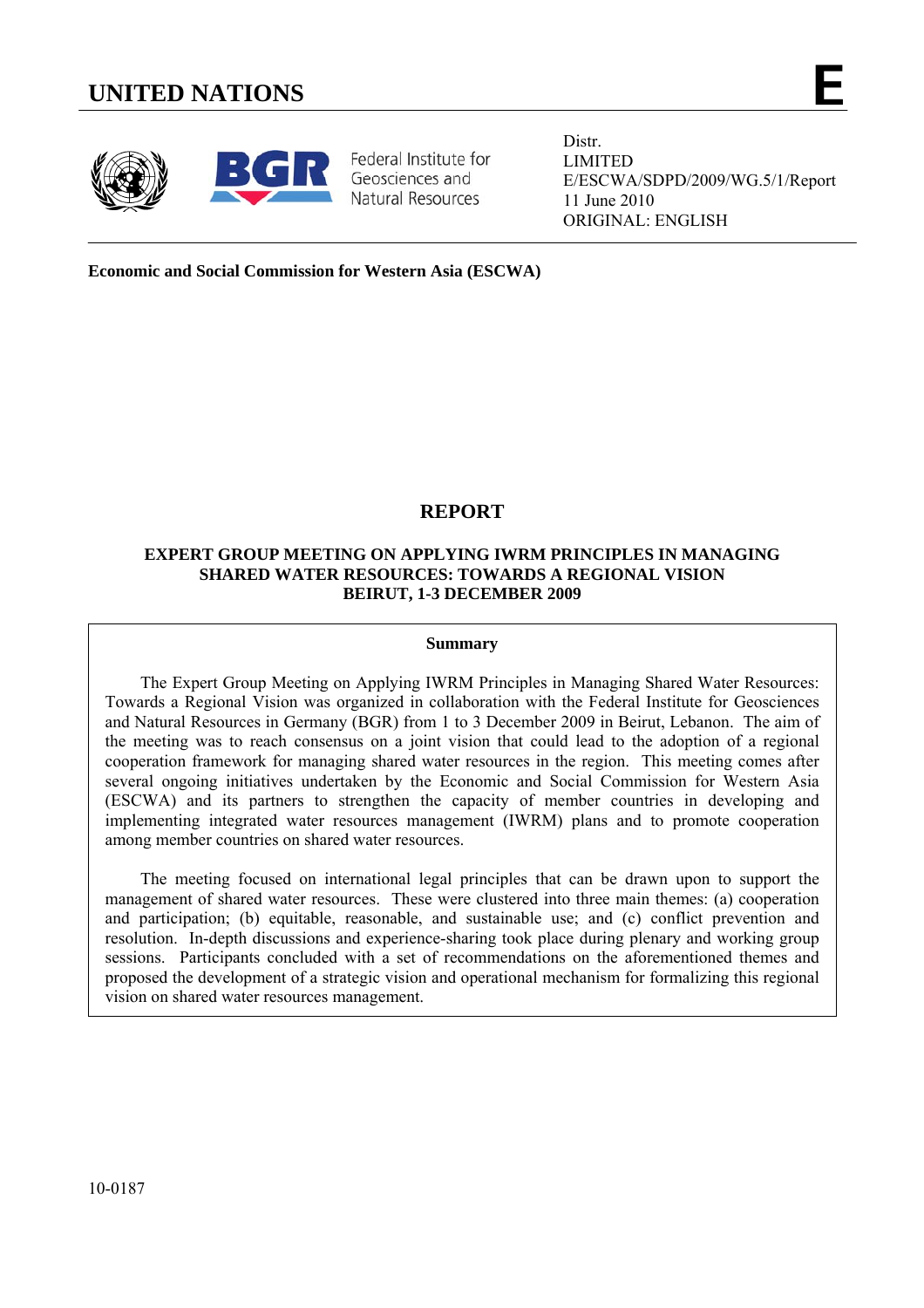|         |                 |  | Paragraphs | Page |
|---------|-----------------|--|------------|------|
|         |                 |  | $1 - 4$    | 3    |
| Chapter |                 |  |            |      |
| I.      |                 |  | $5 - 7$    | 3    |
|         | $A_{\cdot}$     |  | 6          | 4    |
|         | <b>B.</b>       |  | 7          | 5    |
| II.     |                 |  | $8 - 41$   | 6    |
|         | $A_{\cdot}$     |  | $10 - 21$  | 6    |
|         | $\mathbf{B}$ .  |  | 22-27      | 9    |
|         | $C_{\cdot}$     |  | 28-32      | 11   |
|         | D.              |  | 33-38      | 12   |
|         | Ε.              |  | 39-41      | 14   |
| Ш.      |                 |  | 42-44      | 14   |
|         | A.              |  | 42         | 14   |
|         | B.              |  | 43         | 15   |
|         | $\mathcal{C}$ . |  | 44         | 15   |
| IV.     |                 |  | 45-46      | 15   |
|         |                 |  | 16         |      |

# **CONTENTS**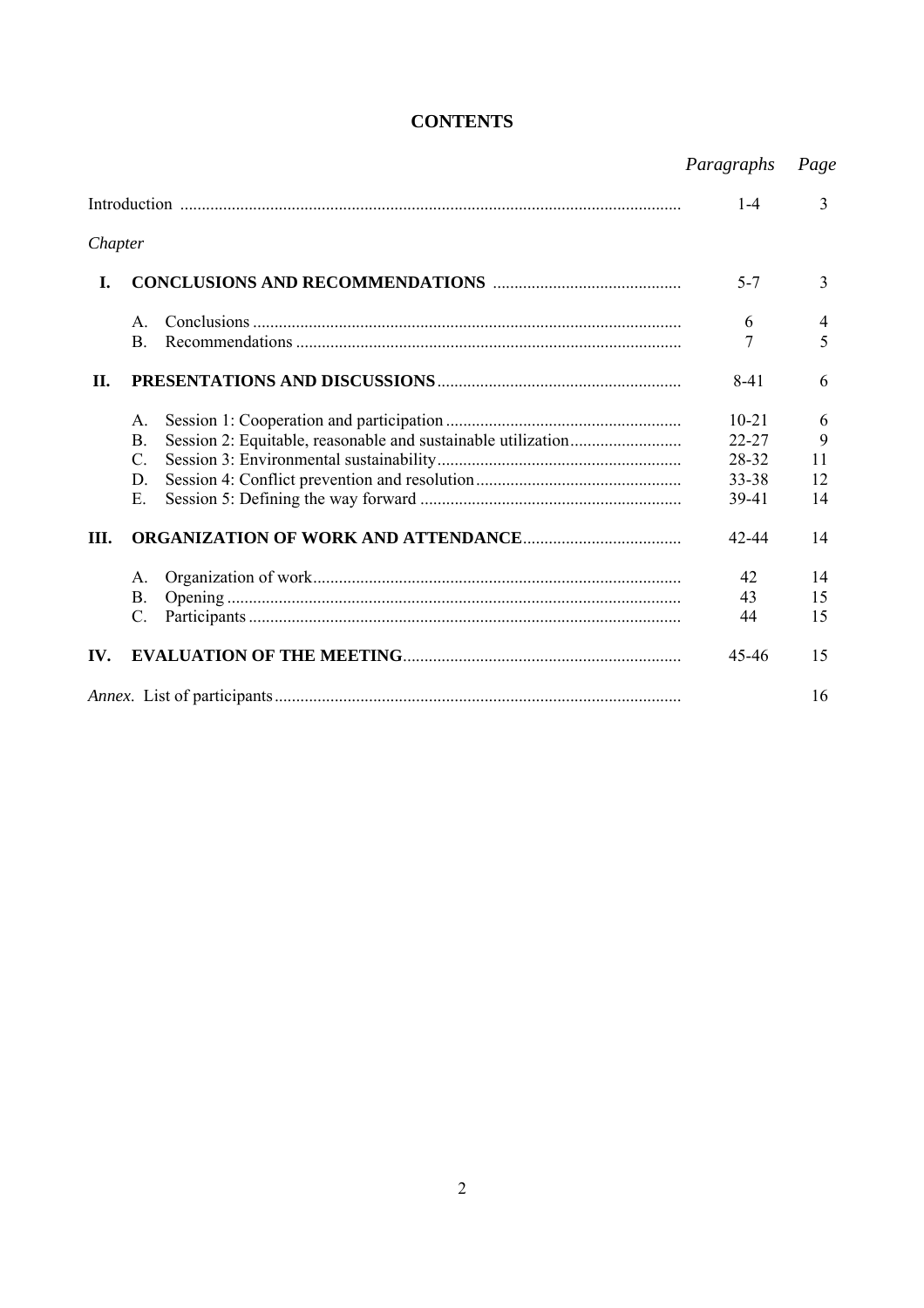#### **Introduction**

1. The United Nations General Assembly has put forward two major legal instruments for managing shared surface and groundwater resources: (a) the Convention on the Law of the Non-navigational Uses of International Watercourses and (b) the Resolution on the Law of Transboundary Aquifers. Both instruments propose legal frameworks based on a number of principles. Among those are the principles of equitable and reasonable utilization, the obligation not to cause significant harm, and the obligation to cooperate. While these principles are widely accepted for international surface waters, and are considered to be part of international customary law, this is not the case for transboundary aquifers, as there is still not enough State practice regarding the application of these principles to transboundary aquifers. The adoption and operationalization of these principles have been successfully pursued in such other regions as Europe and the Southern African Development Community (SADC) through regional conventions and basin-level agreements. A handful of multilateral and bilateral agreements on shared water resources have also been signed in the Arab region that draw upon these international legal principles, albeit on a limited basis.

2. Accordingly, there is a need to improve the understanding and to clarify regional perspectives on the international water law principles that have been developed over the past thirty years. Regional consensus on such principles can assist to unify perceptions regarding the joint management of shared water resources and could lead to the preparation of new operational regimes or the formalization of existing agreements. Fostering a common vision on shared water resource management in the Arab region can support this goal, but should first seek to raise awareness and understanding of international water law principles based on regional specificities. Such a process should also seek to engage stakeholders in dialogue on how such principles can guide the management of shared water resources within a regional context in a manner that takes into consideration the principles of integrated water resources management (IWRM), and particularly the need for effective legal and institutional frameworks.

3. In order to support the above efforts, the Economic and Social Commission for Western Asia (ESCWA) and the German Federal Institute for Geosciences and Natural Resources (BGR) jointly organized an expert group meeting from 1 to 3 December 2009 in Beirut, Lebanon, on shared water resources management. The major objectives of the meeting were to:

 (a) Provide a forum for discussion on the linkages between the main principles of international water law and IWRM principles within a regional context;

 (b) Identify ongoing and planned initiatives, opinions, interests and needs from the participants, and discuss challenges to promoting IWRM in shared water resource management;

 (c) Identify opportunities, synergies and ways of coordination towards improved cooperation for the integrated management of shared water resources.

4. The meeting was organized into plenary and working group sessions that allowed for in-depth discussions and experience-sharing on international water law principles. During the meeting, experts from member countries and the international community discussed, examined and reached consensus that a regional vision which draws on international water law principles within a regional context would serve to guide shared water resource management within IWRM concepts in the Arab region.

#### **I. CONCLUSIONS AND RECOMMENDATIONS**

5. The experts participating in the meeting appreciated the review and forum for discussion fostered by ESCWA and BGR on managing shared water resources within the context of IWRM and international water law. The main conclusions and recommendations of the meeting are provided below.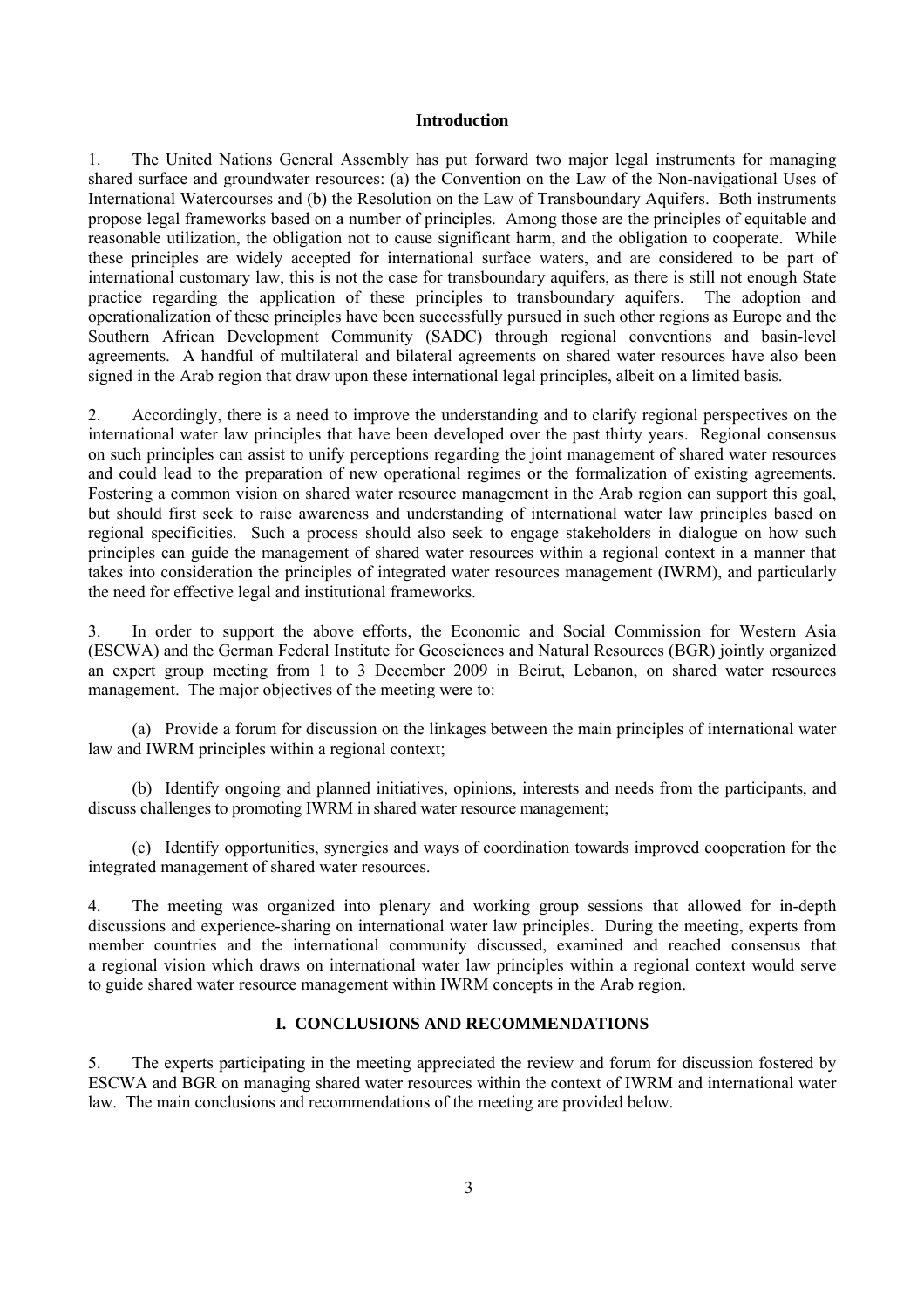#### A. CONCLUSIONS

6. At the end of the meeting, the participants reached the following conclusions:

 (a) Most freshwater in the ESCWA region (surface and groundwater) is derived from shared water resources. A mapping and inventory of shared water resources in the ESCWA region would increase understanding about these shared resources;

 (b) The characterization, monitoring and assessment of shared river basins and transboundary aquifer systems are essential elements of the integrated management of shared water resources;

 (c) Growing water scarcity and the heavy reliance of Arab countries on water resources that originate outside the region render the need for international and regional cooperative frameworks particularly important for the ESCWA and Arab region;

 (d) International water law provides guidance for forging bilateral, multilateral and basin-level agreements on shared water resources, and has been embedded in regional cooperative frameworks as is the case in the United Nations Economic Commission for Europe (ECE) Water Convention and the SADC Protocol on Shared Watercourse Systems;

 (e) Regional cooperative frameworks can facilitate and assist in the development of bilateral, multilateral and basin-level agreements on shared water resources and further cooperation, as illustrated by examples from other regions;

 (f) Such catalysts for cooperation as joint assessments, data collection and monitoring programmes and infrastructure projects can be viewed as trust-building tools that can lead to formal agreements on shared water resources;

 (g) There is a need to address interregional and intraregional cooperation on shared water resources in the Arab region. There is a higher likelihood to achieve positive outcomes among Arab countries given their common sociocultural bonds and values;

 (h) It is important to consider the management of shared water resources within systems that extend beyond the watercourse itself to include the drainage basin and the socio-economic and natural environments. This has implications for the Arab region as the change in the quantity or quality of freshwater from shared river basins or aquifers can affect wetlands, coastal and marine ecosystems and such associated industries as desalination;

 (i) Non-renewable transboundary aquifers are an important component of shared water resources in the region. Although they are not accounted for in the 1997 United Nations Watercourses Convention, they are addressed in the United Nations General Assembly Resolution on the Law of Transboundary Aquifers. Given their role as major water sources for millions of people, they should be included in operational agreements alongside surface and renewable aquifers, particularly in the ESCWA region;

 (j) The criteria for determining equitable and reasonable use of shared water resources and the obligation not to cause significant harm are best applied in a contextual manner and on a case-by-case basis. This may take into consideration the accessibility, availability and capacity of countries to pursue the development of alternative water resources, such as desalinated water and treated waste water;

 (k) In making water allocation decisions of shared water resources, priority should be given to meeting basic human needs. Allocation to other uses should take into consideration all factors attached to internationally accepted principles, with due attention to regional specificities;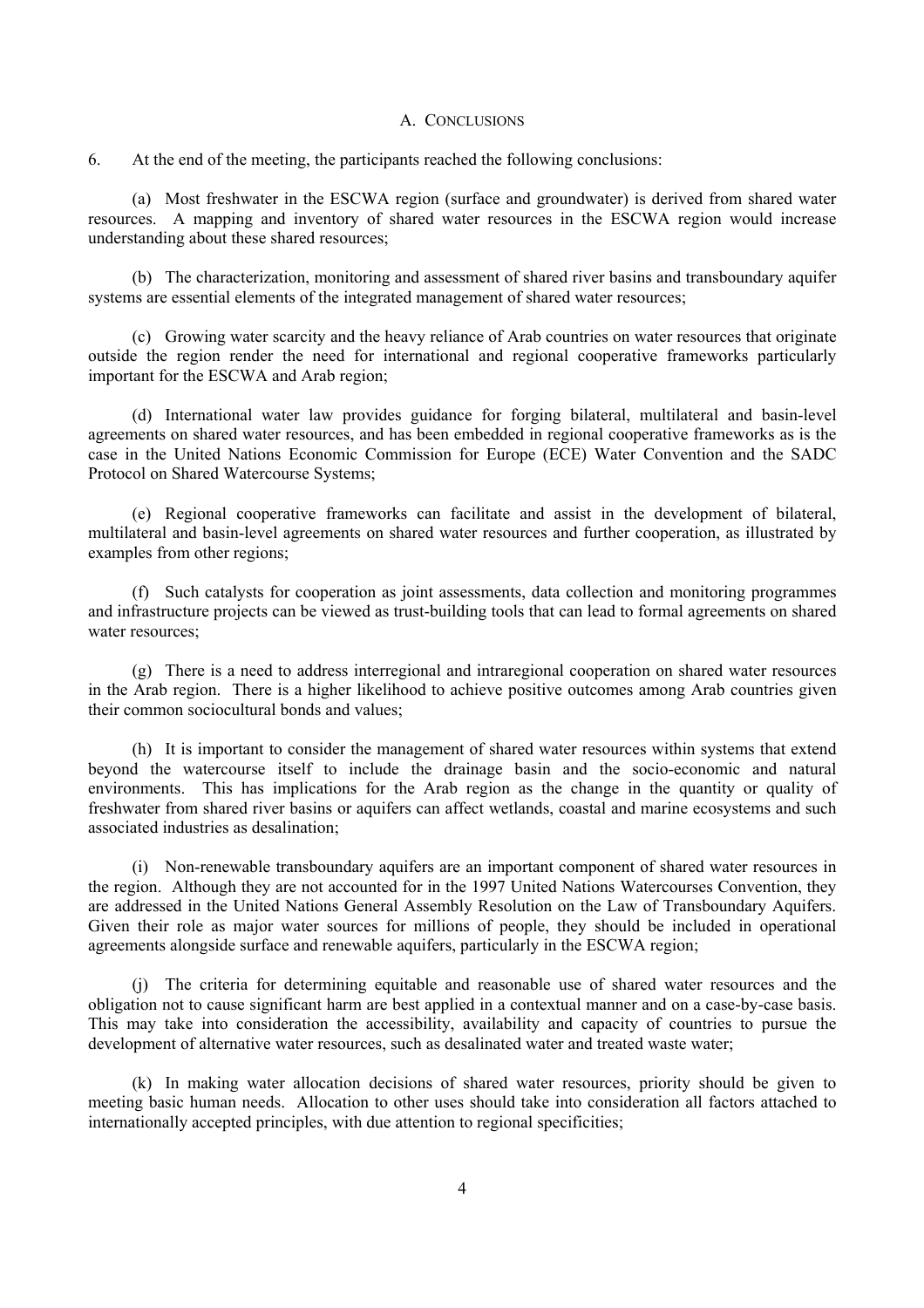(l) The water needs of ecosystems must be considered alongside other demands when deciding on the allocation of shared water resources;

 (m) Adaptation to climate change impacts and responses to variability in water availability have to be incorporated into shared water resources management strategies as well as such other cross-cutting issues as food security;

 (n) Geopolitics and power imbalance represent two of the major parameters that influence the development and outcome of the management, cooperation and conflict prevention and resolution of shared water resources.

#### B. RECOMMENDATIONS

7. Participants formulated the following recommendations to support the identification of the next steps towards the preparation of a common regional vision on the management of shared water resources:

 (a) Further discussions on the formulation of a regional vision on shared water resources should be pursued at the expert level and at the higher Government/political level. These discussions should highlight the potential benefits of a regional cooperative framework;

 (b) Regional specificities should be considered when incorporating international customary water law into cooperative frameworks at the bilateral, multilateral and basin/regional levels;

 (c) Given the importance of groundwater resources to the region, discussion of the United Nations General Assembly Resolution on the Law of Transboundary Aquifers should be brought to the attention of the ESCWA Committee on Water Resources, and possibly at a higher regional political level to the Arab Ministerial Water Council;

 (d) Opportunities for the exchange of best practices and experiences should be encouraged between regions on the management of shared water resources. Members of the ESCWA Committee on Water Resources should specifically examine the experiences of the SADC region;

 (e) There is a need to improve data collection, monitoring and knowledge management of shared water resources based on a harmonized set of indicators and parameters for more informed decision-making;

 (f) Mechanisms for information exchange should be established in the region. New information and communications tools can be used to improve access to and analysis of available data;

 (g) Strengthening integrated water resources management and improved water governance at the national level is a prerequisite that would contribute to more effective management of shared water resources at the basin level;

 (h) Further research on the opportunities presented by traditional approaches to water management and their application for shared water resources should be promoted;

 (i) Capacity-building and institutional strengthening are necessary to advance cooperation and the management of shared water resources in the region. Guidelines on the management and operation of joint basin committees based on international and regional experiences should be formulated to assist member countries in strengthening their institutional capacities.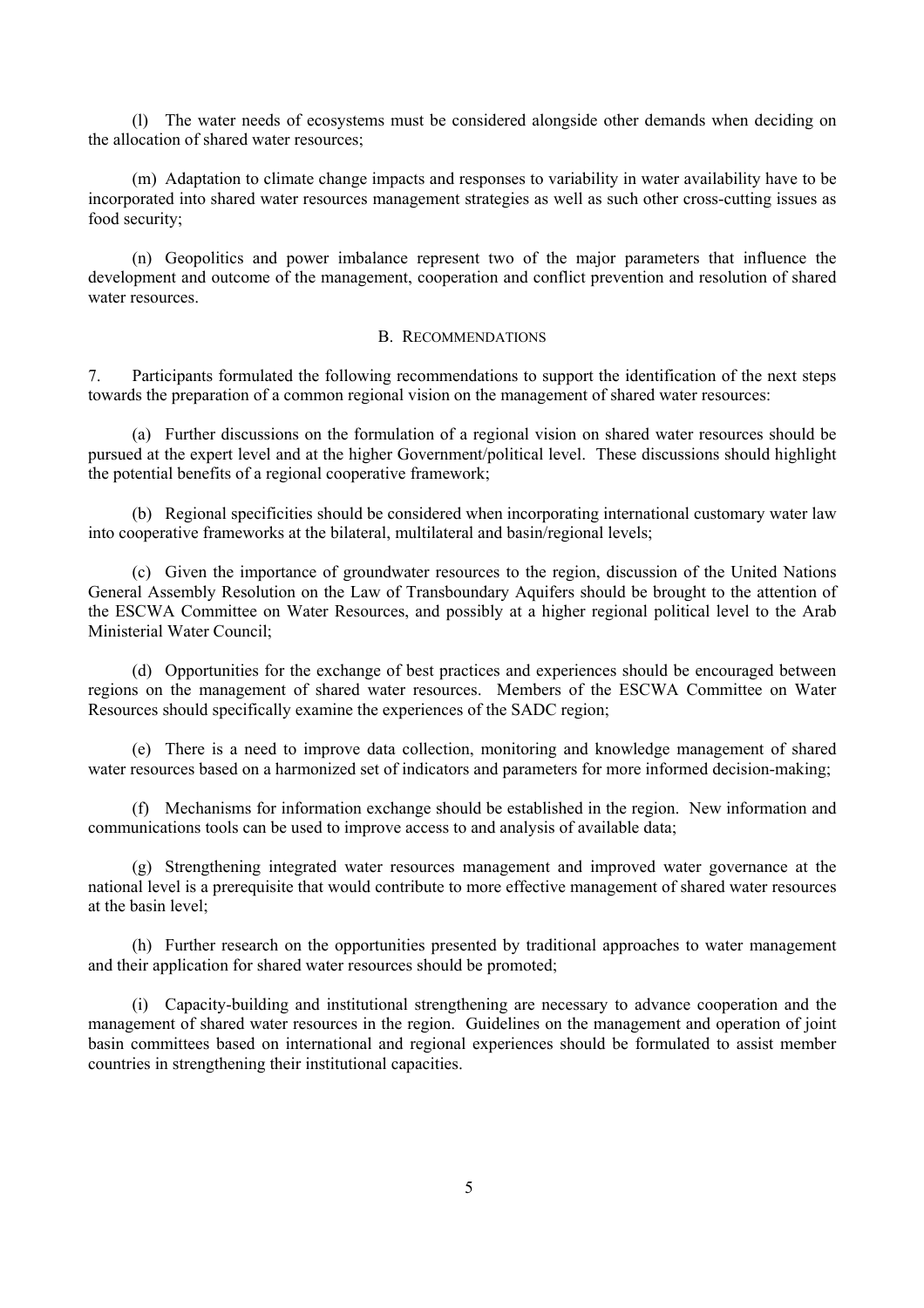# **II. PRESENTATIONS AND DISCUSSIONS**

8. The meeting started with the presentation of an overview of the ESCWA/BGR initiative to prepare an inventory of shared water resources in Western Asia. The aim of the study is to provide a consolidated source of information about surface and groundwater resources in the region in order to raise awareness, facilitate access to information and expose linkages between data sources and management mechanisms for shared water resources. The study compiles and builds upon information from primary and secondary sources, which are being verified and vetted with member countries and international experts. It is expected that this mapping exercise will result in a clearer picture of the number and status of shared water resources in the ESCWA region.

9. In the ensuing discussions, participants commended the efforts made towards the preparation of the mapping initiative and noted that such a comprehensive review of the status of shared water resources is long overdue. However, it was noted that care should be taken to ensure close consultation with member countries in order to obtain the most recent data and information available and secure the support for the mapping exercise.

### A. SESSION 1: COOPERATION AND PARTICIPATION

10. In order to set the framework for discussion on international legal principles associated with the management of shared water resources, ESCWA presented an overview of the 1997 United Nations Convention on the Law of the Non-navigational Uses of International Watercourses and the United Nations General Assembly Resolution on the Law of Transboundary Aquifers. Although the two legal instruments remain non-binding, the major principles upon which they are based have become part of international customary law. Key principles were highlighted, including equitable and reasonable utilization, the obligation not to cause significant harm, and the obligation to cooperate, among others. Although these legal instruments are not yet in force, they are referred to in international legal jurisprudence and regional conventions, which are binding to signatory States.

11. Cooperation modalities for shared water resources management were also discussed during the first session by the International Hydrological Programme of the United Nations Educational, Scientific and Cultural Organization (UNESCO-IHP). It was noted that, while most countries of the Arab region are highly dependent on shared water resources, there are few cooperation agreements in place to manage surface water resources and only one agreement exists on shared aquifers, namely, the North Western Sahara Aquifer System. The presentation highlighted the existing references and tools at the international and regional levels, which are the United Nations Watercourses Convention (1997), United Nations General Assembly Resolution on the Law of Transboundary Aquifers (2008), United Nations ECE Water Convention (1992), and SADC Protocol on Shared Watercourse Systems (2000). The presentation highlighted that the major obstacles to adopting and implementing regional and basin-level agreements are the direct result of the situation at the national level where in most cases the national institutions in charge of water resources lack a clear mandate, which leads to overlaps and gaps, the lack of local/basin institutions, and the unfavourable political environment. Nevertheless, the national legal frameworks on water resources in many countries of the region have experienced some improvements. The development and implementation of joint projects on international waters can serve as a tool for building confidence among riparian countries, and raise awareness of the necessity to cooperate. The presentation finally reviewed a few successful case studies of cooperation from the Arab region and elsewhere.

12. The ECE process of pursuing and supporting a regional convention on shared rivers, lakes and aquifers was presented by the Global Water Partnership-Mediterranean (GWP-Med) on behalf of the ECE Convention Secretariat. The ECE experience exposed the benefits and services provided to signatory States of the Convention and the way in which the Convention has helped to foster greater understanding of and cooperation on shared water resources at the bilateral and multilateral levels. The presentation took note that the Convention was recently amended to allow all United Nations countries, beyond the ECE member States,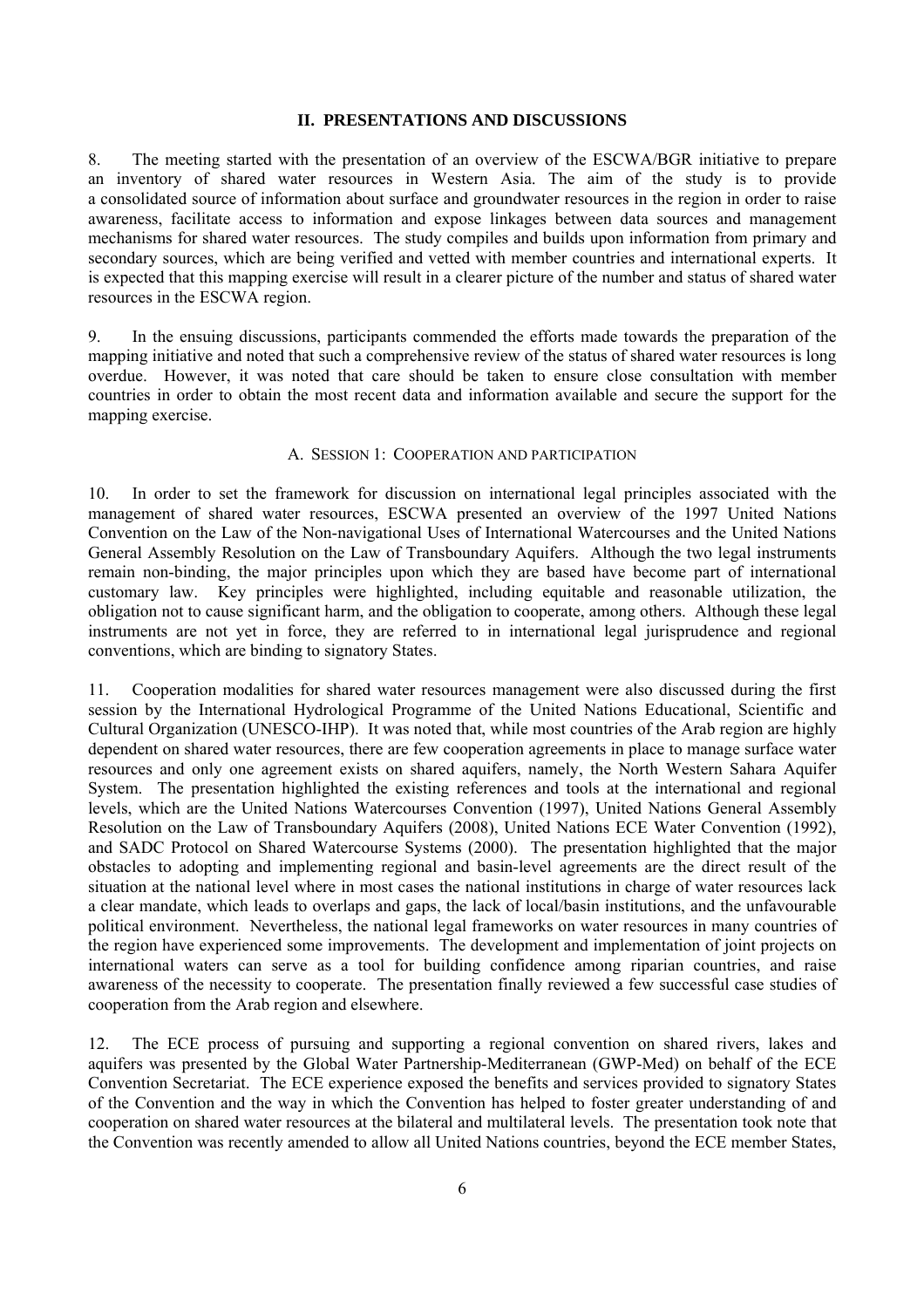to become signatories and to benefit from the technical assistance provided by the Secretariat. It was noted that some of the obstacles to the implementation of regional cooperation initiatives on shared water include political tensions, mistrust and/or misperceptions, all of which could be overcome by building trust, identifying priorities, maintaining open lines of communication among all riparian countries at the technical and political/policy levels, and depoliticizing transboundary water management, to name a few.

13. During the ensuing discussions, it was noted that, although the United Nations Watercourses Convention is an important document, it remains non-binding and as such has only a moral authority. Such regional agreements as the ECE Water Convention complement these global instruments by providing institutional frameworks for operationalizing international legal principles through institutional structures that are responsive to the needs of member States. In developing a regional vision, there is thus a need to integrate the various regional factors, interests, and instruments into a unified set of guiding principles supported by all parties. Such a process needs clear national policies and adequate negotiating capacity. Managing shared water resources and ensuring cooperation is generally a challenging task and is increasingly difficult when dealing with transboundary aquifers due to the high complexity associated with groundwater recharge regimes.

14. Participants also noted that experience shows that most of the successful cooperation examples started with such joint activities as data collection, studies or investigations, monitoring programmes, and infrastructure projects. These activities seem to enhance communication, build trust, expose intentions, and allow for greater transparency and mutual understanding of concerns and interests. Sustained communication at the lower technical level provides an effective tool to reduce frictions at times of political tension. It was also suggested that joint activities and projects have to secure a more permanent institutional setup so as to ensure their continuity, and, in this regard, the provision of adequate budgets to such institutions is central to their sustainability. Participants stressed on the need for a binding regional legal instrument, noting that any legal instrument can always be amended to cater for unforeseen issues that may arise as a direct or indirect result of its implementation.

15. Discussion also revolved around the issue of capacity-building, particularly as it relates to the lack of appropriate data and information. This is especially important because several Arab countries are downstream countries and thus have to contend with the unwillingness of upstream countries to share data. As such, disclosure of available and reliable data is considered to be a key to successful negotiations and a factor that leads to enhanced cooperation.

16. A presentation on the review of the institutional development of the water sector in the Arab region highlighted the importance of shared water resources, for the region and the direct relevance this has for the application of international legal instruments that govern the use of international watercourses and transboundary aquifers. Given the magnitude of water scarcity that the region is facing and the fact that most available renewable water resources are shared among Arab countries or with neighbouring non-Arab countries, the need for a regional cooperation framework becomes apparent, with the League of Arab States offering a platform on which a common vision can be developed. Nevertheless, major challenges remain on dealing with neighbouring non-Arab countries. Furthermore, the presentation highlighted the growing political will to deal with water issues, as manifested by the recent establishment of the Arab Ministerial Water Council (AMWC) as an example.

17. In reviewing triggers and constraints of cooperation on shared water resources, it was noted that clarification of mutual interests is considered to be a strong trigger that leads to cooperation on managing shared water resources. To reach a state of acceptable cooperation, appropriate institutional arrangements are required to ensure equal participation and decision-making among all parties. Given the growing water scarcity in the region and the subsequent greater reliance on shared water resources, the potential for conflict and thus the cost of non-cooperation could be high. The key components to advance cooperation include stronger political will, shared vision and benefits, and a fair system of water allocation. In this regard, there is a need to emphasize the issues of water use efficiency within the context of its availability and to offer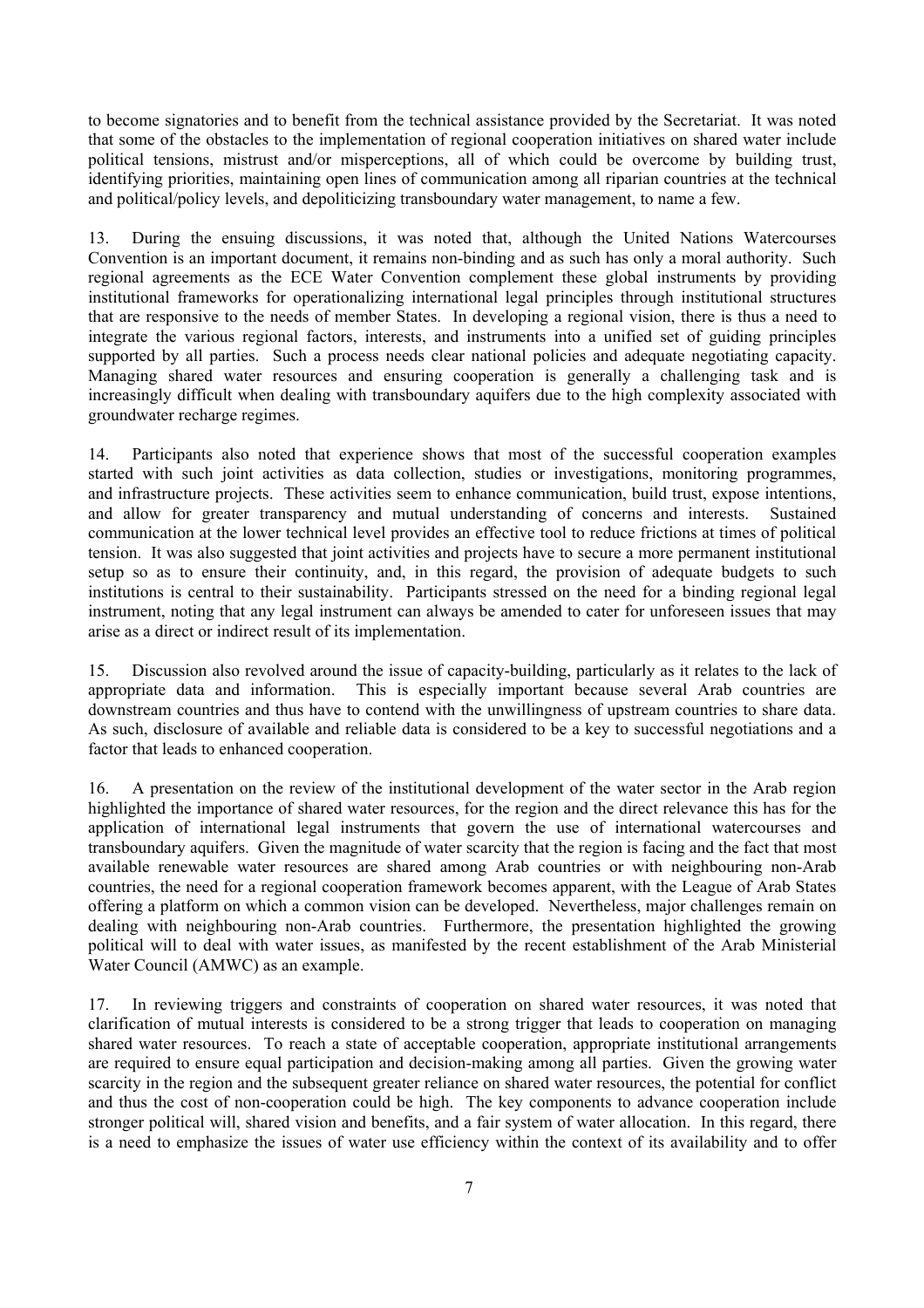various development options. Nevertheless, it was noted that, in many cases, the prevailing state of cooperation is usually related to the imbalance of power among riparian countries with the more powerful tending to act in a hegemonic manner.

18. In the discussions held at the end of the session, it was noted that the issue of power imbalance and geographical factors are important as most Arab countries are mostly downstream of the major international rivers of the region, and therefore do not have the means to guarantee adequate and continuous supply from these shared water resources. Some participants were of the opinion that the major challenge does not lie in reaching legal cooperation agreements among Arab countries, as disagreements or conflict can be resolved within existing dispute resolution mechanisms of the League of Arab States, but rather to secure agreements with countries from outside the region. Nevertheless, within the Arab region, countries should also try to cooperate more openly as there are many unresolved issues in the management of shared water resources. The crisis of Palestine was also highlighted as a well-documented example of power imbalance, as it has lead to the deprivation of the Palestinians of their water rights.

19. Participants were divided into two working groups. Participants in Working Group 1A discussed the issues of scope and scale of cooperation and proposed the following recommendations:

 (a) The available international legal instruments (United Nations Watercourses Convention and United Nations General Assembly Resolution on the Law of Transboundary Aquifers) should be reviewed and adapted, within a regional legal instrument for the interests of the region;

(b) The boundaries of shared aquifers and basins of the region should be well delineated;

 (c) There is a need for a regional strategy or vision for the management of shared water resources based on a comprehensive assessment at the basin/aquifer level, involving member countries;

 (d) Appropriate national strategies and policies should be developed in order to support the proposed regional strategy;

 (e) Stronger political will could be achieved through such trust building activities as joint projects among riparian countries;

 (f) It is important for the region to benefit and build upon best practices and examples from the region and elsewhere.

20. In Working Group 1B, participants deliberated on cooperation triggers and modalities and recommended the following:

 (a) There is a need to enhance political awareness and in this sense the mapping exercise being conducted by ESCWA/BGR is a step in the right direction;

 (b) There is always a need to include data management systems, with special emphasis on those connected to monitoring, in all cooperation modalities;

 (c) Riparian countries would need to agree on the factors that determine water allocation between sharing parties, without negligence of environmental water needs;

 (d) In certain cases, it might be advisable to start cooperating at the bilateral level before acting at the multilateral or basin levels;

(e) Technical and institutional capacity need to be reinforced in all countries of the region.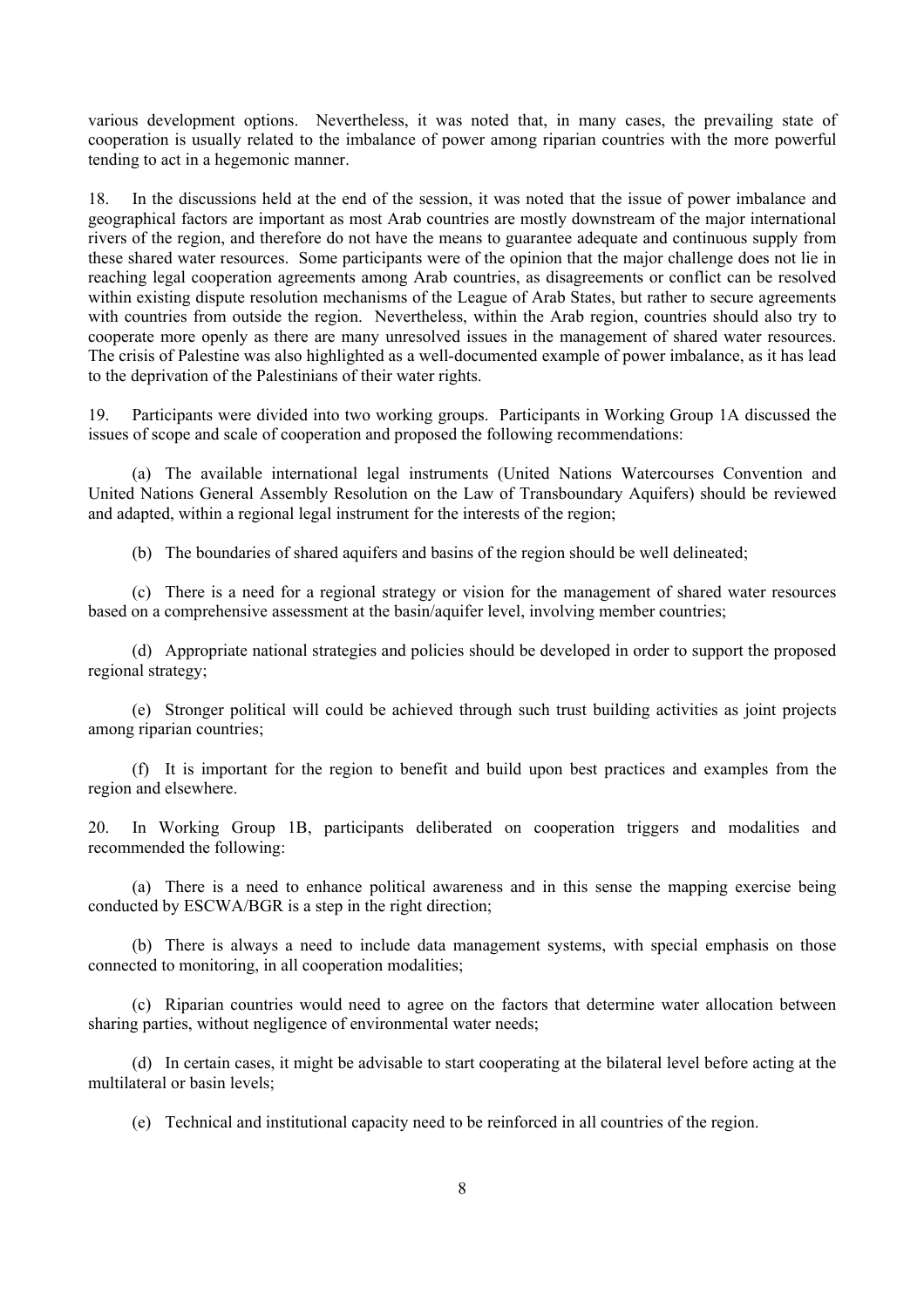21. In the following plenary session, the issue of cooperation was discussed and participants agreed that IWRM principles have to be incorporated into the management of shared water resources. In order to reinforce regional integrated management of shared water resources, appropriate measures would have to be taken in order to collect the necessary data and information that could enhance cooperation. This could be extended to include the whole issue of sharing information, knowledge and expertise. It was also noted that bilateral agreements could be easily reached if compared to more complex multilateral/basin level agreements, particularly in those cases where strong economic and political ties already exist. Bilateral agreements are viewed to be an important first step in reaching a basin or regional consensus on the joint management of shared water resources. Furthermore, joint infrastructure projects are viewed to improve cooperation, especially that donors in most cases are ready to invest in or fund such projects. In fact, evidence shows that joint infrastructure projects usually lead to higher levels of cooperation, several examples of which are found in the region. Although lessons from cooperation modalities of other regions can be valuable, in many cases they cannot be readily transposed into the region due to apparent sociocultural and political differences, while for example European countries have a stronger political will to cooperate. It was pointed out, however, that the recently established AMWC is tackling the issue of shared water resources and Arab water security issues, and can therefore be a politically appropriate platform for a joint regional dialogue on a vision that leads to a binding regional cooperation legal framework and operational bilateral/basin agreements.

#### B. SESSION 2: EQUITABLE, REASONABLE AND SUSTAINABLE UTILIZATION

22. Factors that constitute equitable utilization of shared water resources were presented in the second session. It was noted that the issue of sovereignty is a contentious issue in most conventions. Additionally, the issue of superiority between different articles of the United Nations Watercourses Convention (1997), namely Article 5 on the equitable and reasonable utilization, and Article 7 on the obligation not to cause significant harm, was discussed in depth, and it was concluded that those articles should be viewed as general guiding principles, and an acceptable balance between the two should be reached during the development of operational agreements in accordance with the prevailing regional/basin, national and local conditions. Despite the fact that the currently available water-related international legal instruments are nonbinding, some of their key principles are widely recognized and accepted as part of the international customary law and have been referred to at a ruling of the International Court of Justice. The session concluded that countries in the Arab region are more oriented towards bilateral agreements than multilateral or regional ones. Therefore, there is a need for universal norms that could be applied throughout the region to ensure the sharing of benefits and the sustainability of the resources.

23. The experience of the SADC region in shared water resources management was presented. The SADC Protocol on Shared Watercourse Systems is based on the United Nations Watercourses Convention, with additional institutional and operational elements that makes it more region-specific. For example, under the principle of equitable utilization, although each signatory is entitled to an allocation of water, the details are left to the basin riparian countries through a specified institutional arrangement to work out the details. There are frequent consultations both at regional and basin levels aimed at discussing appropriate management strategies. The SADC Protocol caters for groundwater without implicitly mentioning it, but a new groundwater-specific legal cooperation instrument is being developed. The success of the SADC Protocol can be attributed mainly to the strong political will that has been exhibited so far and the fact that the Protocol is subsidiary to an overall general SADC treaty, which deals more extensively with such issues as institutional modalities and enforcement mechanisms.

24. The presentation on the role of formal and informal religious, traditional and customary regulations in managing shared water resources in the region stressed on the fact that water is viewed as a public good in the Arab region. The basic premise of a sound water law is that there should be a balance between the concept of sovereignty and that of integrity. Public interest is defined in Islamic law (Sharia), which states that all communities should share water, allow for trade-offs between the public and private sectors,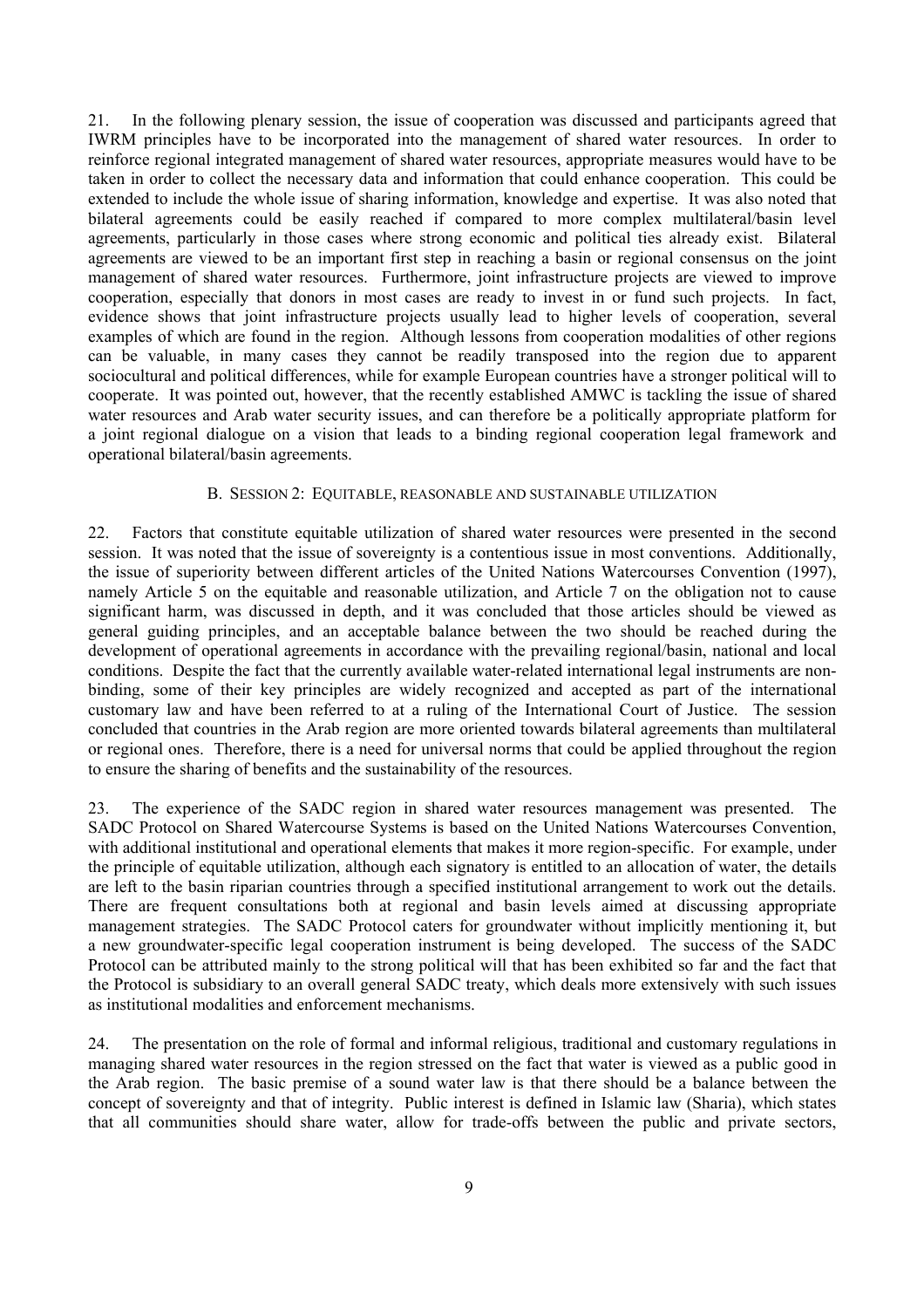minimize harm, and be based on equity and social justice, and as such align with the principles of the current international legal instruments.

25. In the following discussions, participants noted that, generally, the countries of the region are still unsure regarding the implications of adapting the various laws of the United Nations to the region. Although universal ranking and weighing of the various articles of the 1997 Watercourses Convention could add some rigidity and would lead to more resistance to its acceptance by many countries, doing the same with a regional cooperation framework would help to create a more effective implementation environment on the ground. During discussion of the principle of the obligation not to cause significant harm, participants noted that countries should have the right to use and access water resources while avoiding to cause harm to downstream countries. It is usually difficult to measure the level of the harm that has been inflicted, as from the perspective of downstream countries any reduction in the quantity or quality of water received would be perceived as significant harm. Therefore, more coordination is needed in order to measure and consequently mitigate the inflicted harm, for example by using such economic tools as financial compensation. Although the obligation not to cause significant harm is an important principle, it should be assessed through the rule of proportionality within the overall context of the need to cooperate. Although identifying the basis upon which water resources are allocated to the different riparian countries is very important, some countries choose to refer to sharing benefits in an effort to avoid the need to officially recognize water rights through binding legal cooperation agreements. It was also suggested that not all articles or rules of the 1997 United Nations Watercourses Convention need to be adopted within a regional cooperation framework, rather, the region, within the widely accepted general principles, could stress on elements and rules that adhere to the specificities of the region, which could be integrated into or would be compatible with local conditions, norms and values. The success achieved in the management of shared water resources within the SADC region were partly due to the lessons learned and experiences of other regions, notably the Danube basin in Europe. While the Arab region could in principle benefit from similar experiences of other regions, notably with regard to dealing with the issue of power imbalance within the region. This would require the intervention of credible and non-biased third parties.

26. Following the discussions, participants were divided again into two working groups. Participants in Working Group 2A discussed the issues of allocation rules of shared water resources and came up with the following recommendations:

 (a) Equitable and reasonable utilization should be based on the factors that are mentioned in Article 6 of the 1997 United Nations Watercourses Convention, while noting the following:

- (i) Downstream perspective: The need to assess the state of the resources and characteristics of the system, taking into account that meeting social and economic needs should be primordial while also taking into account current use as well as potential utilization resulting from population growth and future needs;
- (ii) Additional factors to those mentioned in the article could include historical water use and an objective assessment of current and future social and economic water needs and their variations in the different riparian countries, taking into consideration the economic capacity of the different parties to alternative water sources. Nevertheless, such an assessment would probably lead to contentious discussions on the issue of needs versus rights.

 (b) Identify and rank factors constituting significant harm. Some of the factors that could be used in the ranking process are historical data and information, inter-basin water transfers, water quality, the magnitude and level of harm, the impact of upstream projects, and the prior notification and acceptance of other riparian countries concerned;

 (c) There is a need to set up a water use priority system with a focus on ensuring that basic human needs are met. Domestic use should be given priority over such other uses as agriculture and industry, but at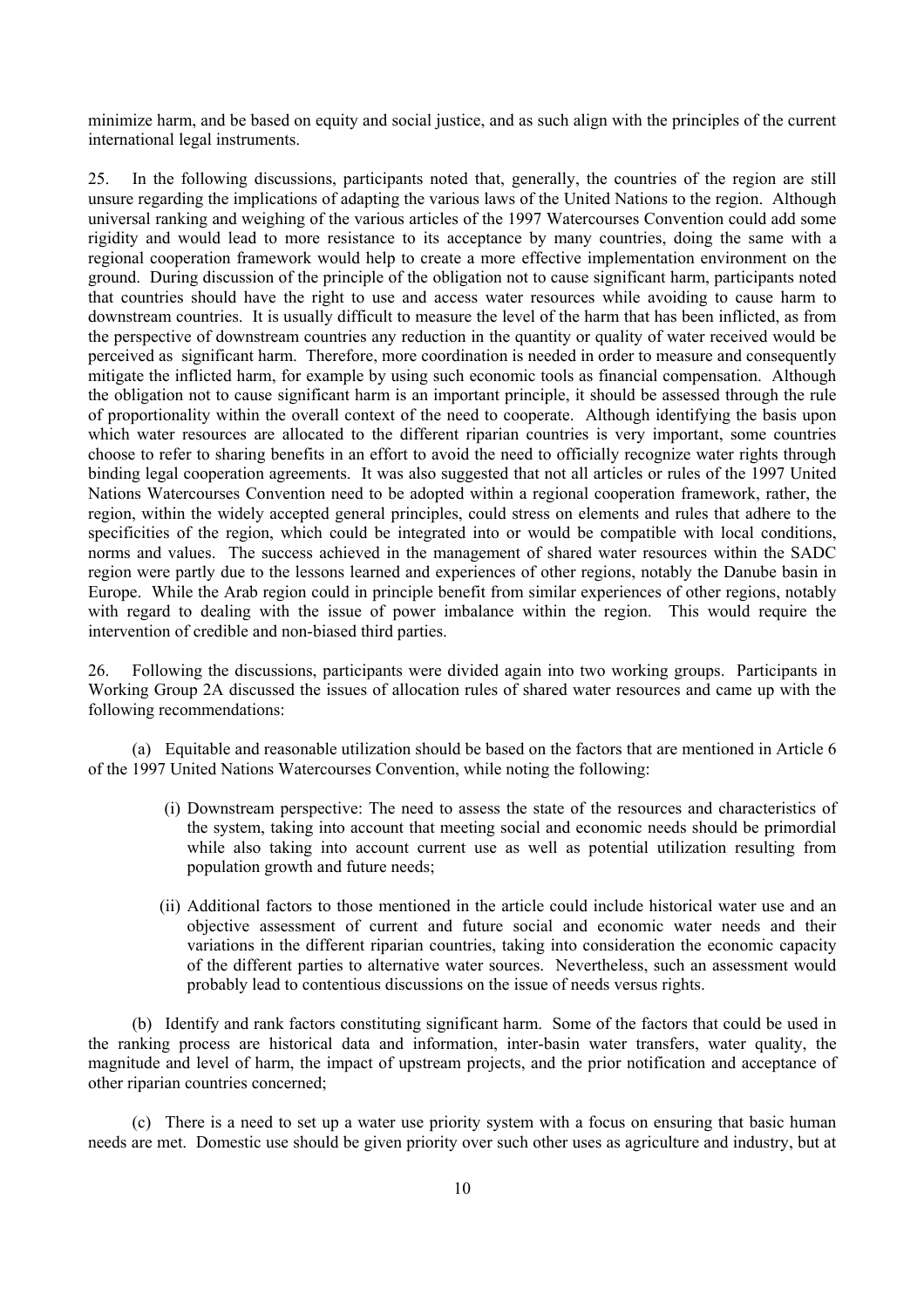the same time, the direct contribution of water use in these productive sectors to the economy and its growth, namely the gross domestic product (GDP), should not be neglected.

27. In Working Group 2B, participants deliberated on the issue of regional cultural reflection on equitable and reasonable utilization of shared water resources and recommended the following:

 (a) Two key obligations from the Sharia and customary law relevant to cooperation on the management of shared water resources were identified: (i) the "al hikmah dallat al mo'min", an encouragement to learn from other cultures as part of the commandment to "seek wisdom"; and (ii) "collaborate" with those who "do good deeds", both of which could contribute to fostering support for a regional water framework;

 (b) The issue of public good versus private good was addressed, whereby, in the Sharia, private ownership of water and thus the ability to trade it is an acceptable notion provided that an effort, manual or financial, has been exerted to transport it from a communal resource, such as a shared water resources, as is the case with bottling water;

 (c) There is a need for scientific research on how to benefit from traditional water management systems that emerged endemic to the region, which has a long experience responding to water scarcity challenge. Benefiting from those traditions and lessons provides value and balance with new economicbased approaches that are not as yet well adapted to regional circumstances;

 (d) There is a need to go beyond data, and to move towards comprehensive data management, given the availability of advanced knowledge management systems and analytical tools. In other words, data management systems need to be designed in such a way so that the collected data to promote cooperation and information sharing in an apolitical environment.

#### C. SESSION 3: ENVIRONMENTAL SUSTAINABILITY

28. The legal provisions for incorporating environmental aspects into international water agreements were reviewed, including the major international and regional water conventions and protocols. It was noted that potential environmental impacts include issues of over-abstraction, water quality, flow regimes, reservoirs and issues of recharge and discharge. Most major legal instruments include sections on water pollution or environmental protection and the preservation of both surface and marine environments. Some instruments are more comprehensive than others to incorporate, for example, legal, institutional, economic and other measures to ensure a maintained good state of rivers and lakes in terms of water quantity and quality.

29. The second presentation reflected on environmental sustainability of shared water resources in the ESCWA region. Among the critical environmental aspects mentioned were the activities leading to the pollution of rivers and aquifers, namely intensive use of chemicals and other products; reduced flows due to the construction of dams, with its downstream environmental impacts; and the toxics and other chemicals that can reach rivers and aquifers as a consequence of war. A few case studies on initiatives of regional environmental protection were highlighted, including the Nile Transboundary Environmental Action Project, which supported land and forest conservation; the Nubian sandstone regional aquifer project, which includes the establishment of an information system and the conduct of an environment assessment; and the Nahr el-Kebir River Basin Project, which incorporates the establishment of water quality monitoring stations and the development of related institutional and human capacity.

30. In the discussions that followed, the work of ESCWA on the subject was recognized and participants highlighted the need for ESCWA to assist member countries in conducting joint monitoring programmes as they help to identify developing trends and result in better informed policymaking. To do so, there is a need for more data and information collection, particularly on water quality and environmental flow. The impact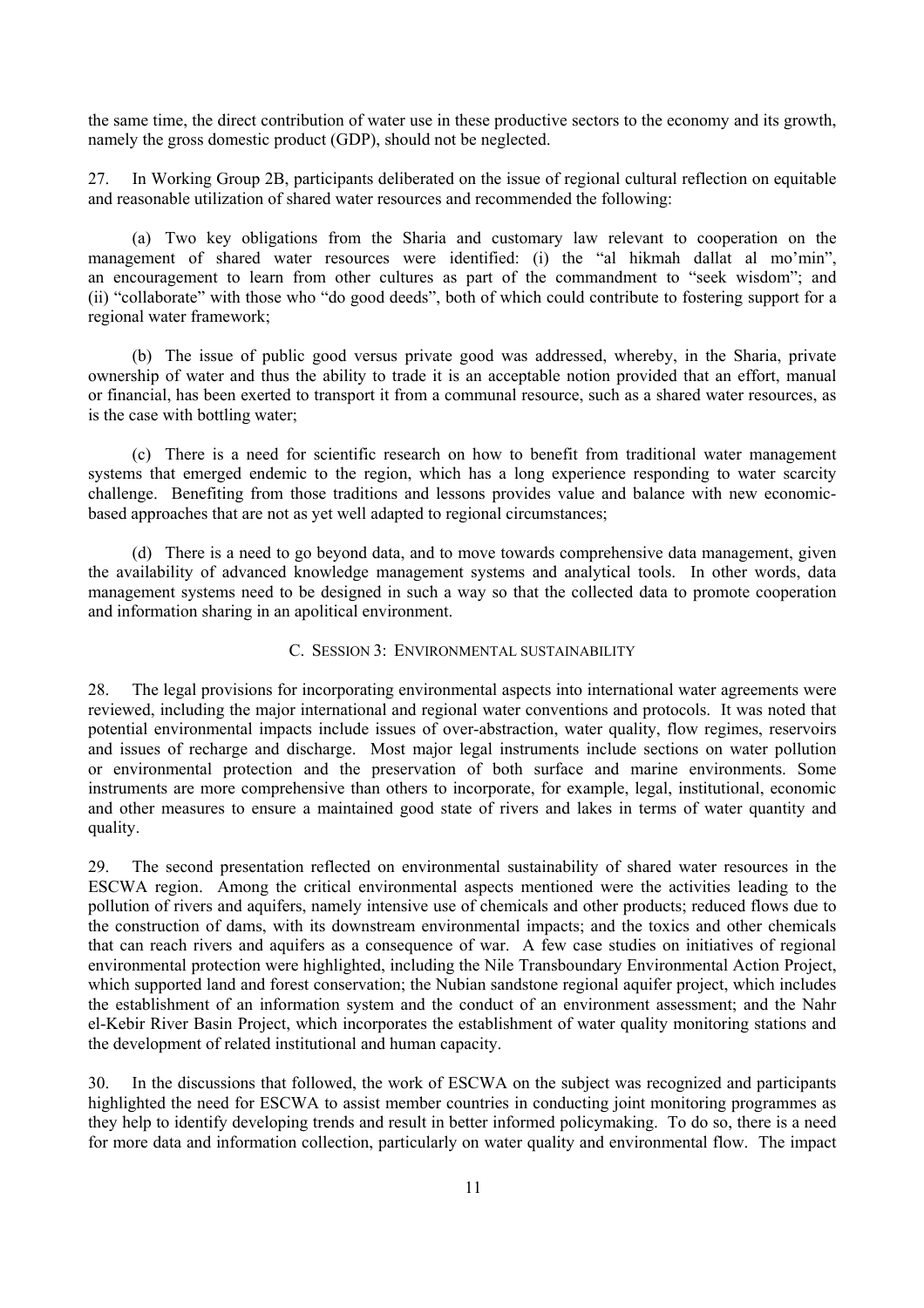of increased water demand at the expense of wetlands should be studied as they tend to constitute sensitive and vulnerable environments. To this end, the ESCWA region could learn from other regions, especially from the ECE region and from Africa, where much work has been done on the interconnection between water resources management and the environment.

31. There is a need to conduct appropriate analyses on economic benefits that could serve as a guide to better manage the environment. The concept of environmental improvement is still new to the region, and therefore appropriate environmental improvement regulations have to be put in place, especially to regulate degradation caused by human activities. In general, the environmental sector suffers from a lack of adequate financial resources and awareness of the impact of environmental degradation on socio-economic development. Whatever the probability of climate change, the associated risks for this region are high. ESCWA could take the lead in studying the environmental impacts of climate change in the region in collaboration with other partners, especially those who have already started working on the issue.

32. Appropriate maps of land use are needed to guide all efforts aimed at environmental protection. Environmental water needs should be met through negotiations between riparian countries. Some upstream countries withdraw water without consideration of its impact on downstream countries, or on the environment. As a result, the water quality in those downstream countries is deteriorating rapidly, thereby affecting the environment and the quality of life. The challenge is to implement joint projects aimed at the sustainable use of shared water resources.

#### D. SESSION 4: CONFLICT PREVENTION AND RESOLUTION

33. Generally, conflicts and mechanisms for their prevention and resolution are key part of international relations. Drivers of conflicts over shared water resources include water scarcity, pollution of and access to water, level of development, and climate change but also institutional capacity or the lack of it. Literature shows that cooperation is more frequent than conflicts as the majority of States tend to comply with most treaties. International legal instruments governing water and environmental issues serve as a platform for negotiations to settle conflicts, regulation of environmental issues, mechanisms of compensation for environmental damages and harmonization of national policies.

34. The role of third parties in the prevention and resolution of conflicts was presented and discussed. During negotiations, governments and leaders tend to develop fixed attitudes, and a third party is frequently invited to step in, especially in the case of major disagreements, or if there is a history of complicated relationships. Third parties can assist by fostering confidence-building through more transparency, monitoring, dissemination of data and information, and notification of planned measures. Dealing with shared water resources is mainly political in nature and, as such, there is a need to raise awareness at that level while at the same time recognizing that integrated water resource management is a complex socio-economic development issue.

35. A presentation reviewed the prospects and provisions of a regional legal cooperation framework in the ESCWA and the Arab region. Cooperation on shared water resources in the region is difficult as water issues are very complex. This is due to various factors, including the high pressure being exercised on them, limited supplies, low knowledge base of the properties (technical and otherwise) of basins and particularly of aquifers, and the uncertain impacts of climate change, to name a few. Achieving a satisfactory level of cooperation will require a strong political will which can be achieved through awareness-raising and trust building. The main obstacles include misunderstanding of intentions and mistrust, lack of appropriate data, institutional weaknesses, and limited understanding of the guiding principles included in international legal instruments. There is a need to initiate dialogue, build trust through the implementation of joint activities and capacity-building programmes, increase national commitment, improve knowledge management and establish appropriate institutional arrangements, namely river basin and aquifer commissions.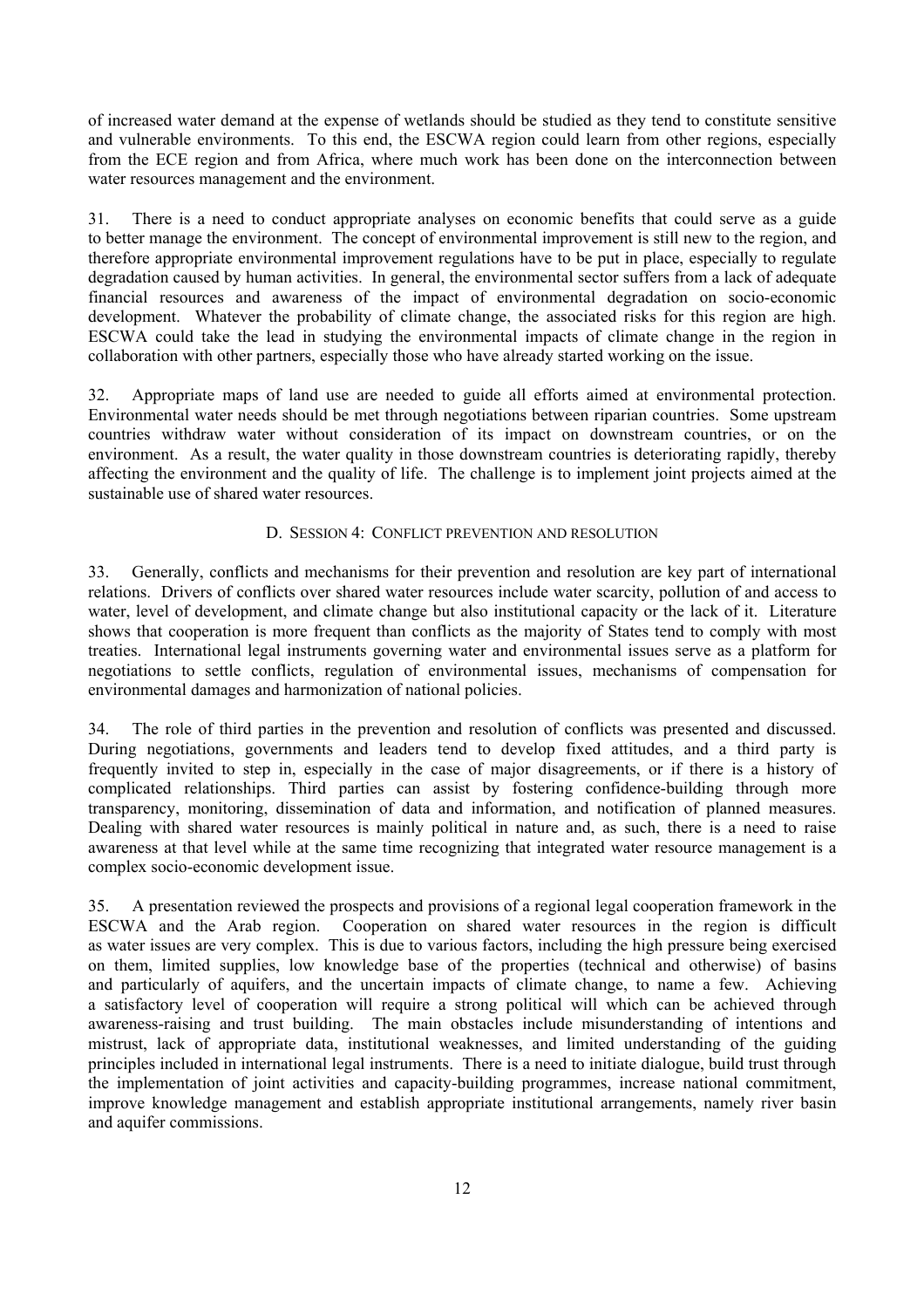36. In the ensuing discussions, participants noted that legal instruments governing international water issues should contain a political process that is fair to all parties and dynamic enough to include changes gradually. It was understood that every country tends to act in its own strategic interest and, therefore, the adoption of a regional framework will largely depend on the willingness of the countries of the region to cooperate. A regional cooperation framework could help in reaching numerous operational treaties and agreements between riparian countries of the region. It was also noted that conflict prevention and resolution mechanisms will need to go beyond finding fault of one party or the other as that could only lead to the escalation of conflicts. It is worth noting, however, that, most of the time, conflict and cooperation occur in parallel.

37. In Working Group 4A, participants deliberated on the issue of conflict prevention and resolution and concluded the following:

(a) Countries should do their utmost to prevent contentious issues before they arise or escalate;

 (b) The region could develop a comprehensive cooperation vision or mechanism related to the management of shared water resources, on the basis of available frameworks or elements thereof, to which regional or country specificities could be added. Such existing regional institutional arrangements as the AMWC could play a pivotal role in facilitating coordination and in bringing together all parties;

 (c) The need exists to identify ways to collect reliable and unbiased data and other information so that any regional mechanism can be based on sound data and information. Sharing data could enhance cooperation, but appropriate consultations would have to precede this process;

 (d) Conditions need to be identified to enhance cooperation and to facilitate a regional discourse. A number of bilateral agreements are in place in the region, but no multilateral or basin agreements, even though those could play a considerable role in conflict prevention.

38. Working Group 4B deliberated on the role of international, multilateral and regional institutions and concluded the following:

 (a) It is recognized that the mandate of ESCWA allows it to assist member countries to develop water management objectives through a shared vision, framework agreements, and such subsidiary instruments as protocols, guidelines and regulations in order to improve the management of shared water resources;

 (b) It is recognized that other regions have successfully developed general and specific multilateral visions and agreements. This experience has proven that, in order to succeed, the ESCWA and Arab region should secure the consensus needed to foster effective cooperation on the management of shared water resources;

 (c) It is recognized that lessons learned from other regions are of relevance for the ESCWA and Arab region;

 (d) It is strongly recommended that ESCWA commence a consultative process with the aim to develop a shared water management vision which should eventually lead to the establishment of regional, basin and bilateral legal agreements;

 (e) Some experts argued that the rapidly increasing water scarcity requires ESCWA to develop, in parallel to the shared water vision, the basis for such binding regional water legal instrument as a protocol, treaty or convention.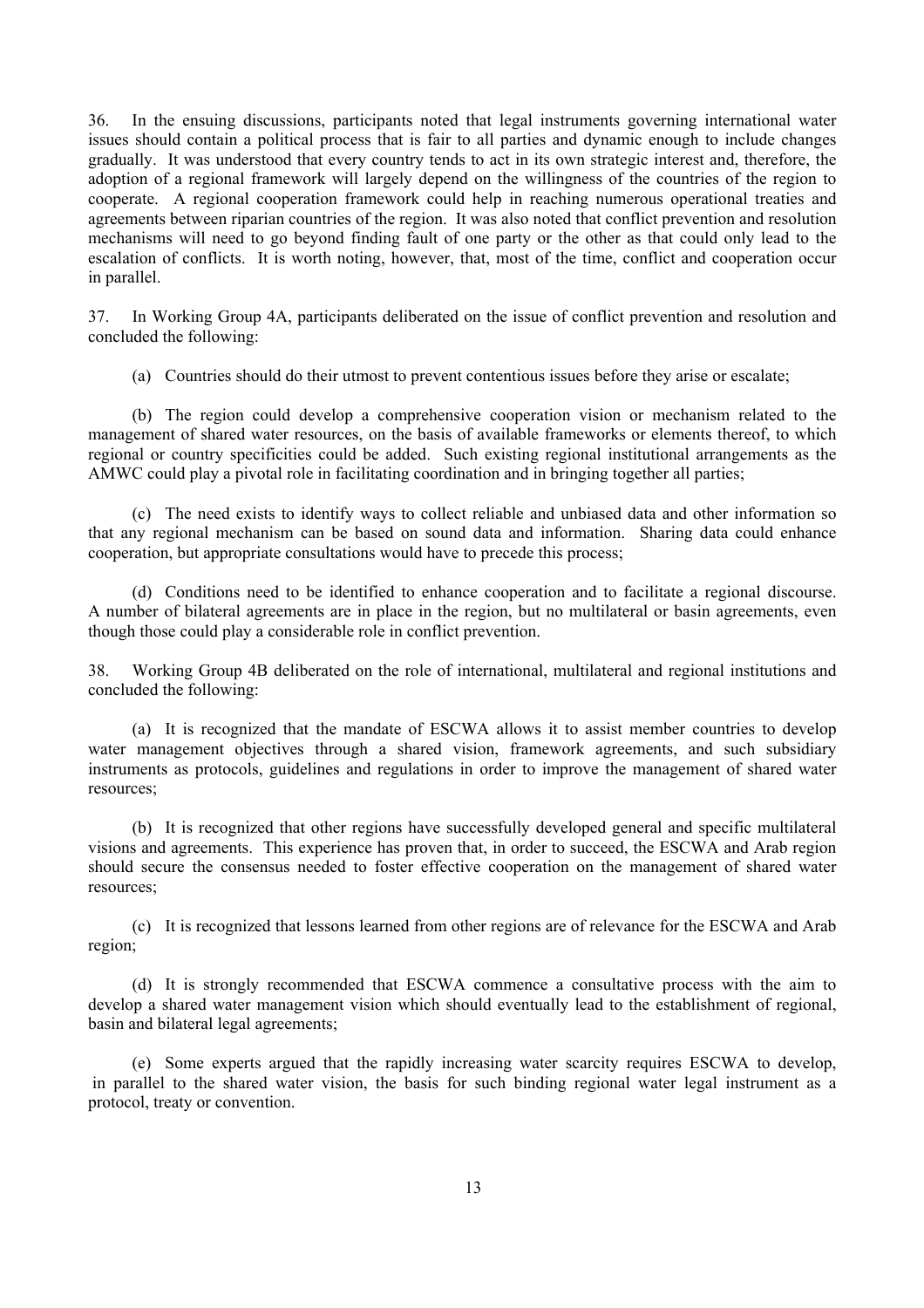#### E. SESSION 5: DEFINING THE WAY FORWARD

39. Participants agreed that a regional platform is required to bring all parties together and facilitate discussions and deliberations on cooperation modalities of shared water resources to be based on international customary laws and regional specificities while taking into consideration environmental sustainability. Such a process is most successful when covered by a regional political umbrella that helps overcome some of the underlying contentious issues that appear technical in nature, but are political in essence. A number of such factors as common cultural norms and values favour the move towards a regional legal platform which could greatly ease the whole process. Such platform for improving the management of shared water resources would be established on the same legal grounds as existing agreements at bilateral level, including those between Iraq and the Syrian Arab Republic, Lebanon and the Syrian Arab Republic, or Egypt and the Sudan. ESCWA could eventually prepare a protocol based on similar regional experiences, namely the SADC Protocol, which could be presented to the ESCWA Committee on Water Resources as a good practice for its review and potential adaptation to the regional context. If countries are insufficiently aware of the various conventions, awareness needs to be raised through various activities so that decisions can be taken in a well-informed manner. Other incentives to promote regional cooperation could include capacity-building, early warning systems, the conducting of a basin-wide assessment, and the setting up of systems to monitor groundwater and surface water. The need exists for an information system or database that could facilitate easy sharing of data and information. Efforts in this regards are being pursued by the Centre of Water Studies and Arab Water Security of the League of Arab States, in collaboration with international and regional organizations.

40. ESCWA could provide guidance to member countries on such specific issues as data collection and dissemination while working closely with other international, regional and national institutions, the private sector, community organizations and other stakeholders on related issues of interest. ESCWA could also assist in the design and implementation of bilateral pilot projects which, once proven successful, could be upscaled to cover the entire ESCWA and Arab region, promoting cooperation on the long run. Efforts would have to be exerted to make use of such existing regional institutions as the League of Arab States and others. Those regional institutions need to be strengthened through the necessary technical backstopping, among others.

41. The League of Arab States, through the AMWC, needs to be closely involved to provide the political cover in the decision to establish a legal regional cooperation framework on the management of shared water resources, which can be viewed as a sign of ownership of the process; various regional and international institutions can provide the necessary technical and legal expertise to achieve such a framework. In order to forward the agenda of integrated management of shared water resources, it is indispensible to raise awareness and educate politicians (vertical) while collaborating more closely with experts (horizontal). It is important to keep in mind that the management of water is a political process and as such technicians should play a supporting role to that of the more official political leading role. It was suggested to revisit and evaluate all regional agreements in order to assess their success. The outcome of such assessments would then be provided to all member countries as lessons to learn from. The issue of adequate knowledge management has been identified as a pivot element of cooperation on shared water resources.

# **III. ORGANIZATION OF WORK AND ATTENDANCE**

#### A. ORGANIZATION OF WORK

42. The Expert Group Meeting on Applying IWRM Principles in Managing Shared Water Resources: Towards a Regional Vision was held from 1 to 3 December 2009 at the United Nations House in Beirut, Lebanon. The meeting was divided in four major sessions: (i) cooperation and participation; (ii) equitable, reasonable and sustainable utilization; (iii) environmental sustainability; and (iv) conflict prevention and resolution. In addition to a number of introductory key presentations to the theme of the session, each session, with the exception of Session 3, included two working group discussions which were moderated and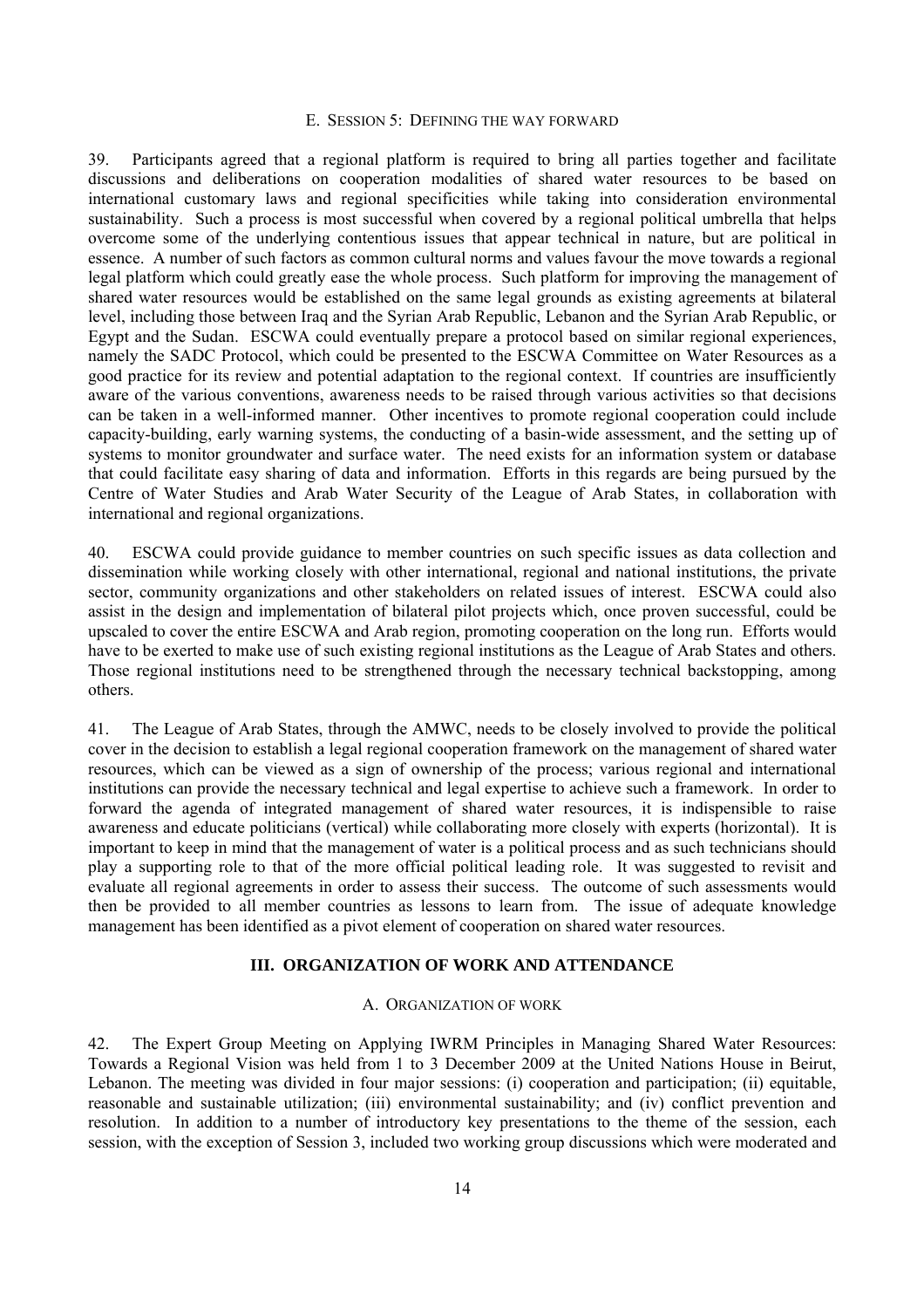facilitated in parallel in order to enhance the level of participation of all experts. To facilitate discussions among experts on environmental sustainability and its connection to the management of shared water resources, ample time was allowed for plenary discussions following the introductory presentations.

#### B. OPENING

43. The meeting was opened by Mr. Ali Mohammed Subah, Vice-Chair of the ESCWA Committee on Water Resources, Mr. Andreas Renck, Project Coordinator of the ESCWA-BGR Project on behalf of BGR, and Ms. Anhar Hegazi, Director of the Sustainable Development and Productivity Division at ESCWA. The three speakers emphasized that countries of the Arab region are faced with serious challenges, among which is a water crisis being exasperated by climate change and other environmental crises. There is an urgent need for an integrated vision on how to develop the water resources in the region, a vision which would put a special emphasis on, among others, enhancing cooperation and collaboration, the exchange of expertise and knowledge and enabling appropriate databases. The water crisis of the region is compounded by the fact that most renewable water originates from outside its borders and promoting international and regional cooperation and collaboration and an opportunity to develop appropriate legal measures could lead to a more equitable allocation of water resources among the riparian countries. BGR and ESCWA both affirmed that they would continue to support member countries in this endeavour.

#### C. PARTICIPANTS

44. The meeting was attended by experts from twelve ESCWA member countries, namely Bahrain, Egypt, Iraq, Jordan, Lebanon, Oman, Palestine, Qatar, Saudi Arabia, the Sudan, Syrian Arab Republic and Yemen, experts from various institutions, namely the Arabian Gulf University, the Italian Cooperation for Development in Lebanon, the Centre for International Studies and Research in Paris, the American University of Beirut, the Government of Sweden, the Beirut Arab University, the International Hydrological Programme of the United Nations Educational, Scientific and Cultural Organization, the COMPASS Foundation and the German Technical Cooperation project on transboundary water management in the South African Development Community, the League of Arab States, the Arab Centre for the Studies of Arid Zones and Dry Lands, the Centre of Water Studies and Arab Water Security, the International Union for Conservation of Nature and Natural Resources - Regional Office for Western Asia, the Global Water Partnership, in addition to experts from the Federal Institute for Geosciences and Natural Resources (BGR) and ESCWA (the list of participants is included in the annex to this document).

# **IV. EVALUATION OF THE MEETING**

45. An evaluation questionnaire was distributed to the participants in order to assess the relevance, effectiveness and impact of the meeting. The feedback received was positive with nearly all the respondents rating the quality, usefulness and organization of the meeting as good or excellent and stating that it had met their expectations. The majority of the participants found that the workshop met its objectives. Nearly all the participants found that their expertise was very well suited for the meeting as was the expertise of other participants. In addition, the participants found that the venue provided an excellent opportunity to establish contacts and exchange information with other experts from the region. Several respondents also indicated that they would like to see follow-up activities, namely the implementation of activities recommended throughout the meeting, formulation of the regional vision for adoption by the AMWC, and supporting negotiations and dispute settlement over shared water resources in the Arab region. Integration of lessons learned and case studies from other regions were also requested.

46. Some participants made recommendations to improve the upcoming meetings. Those include: (i) to discuss more detailed case studies in the working groups; and (ii) to share international and regional successful experiences in this field.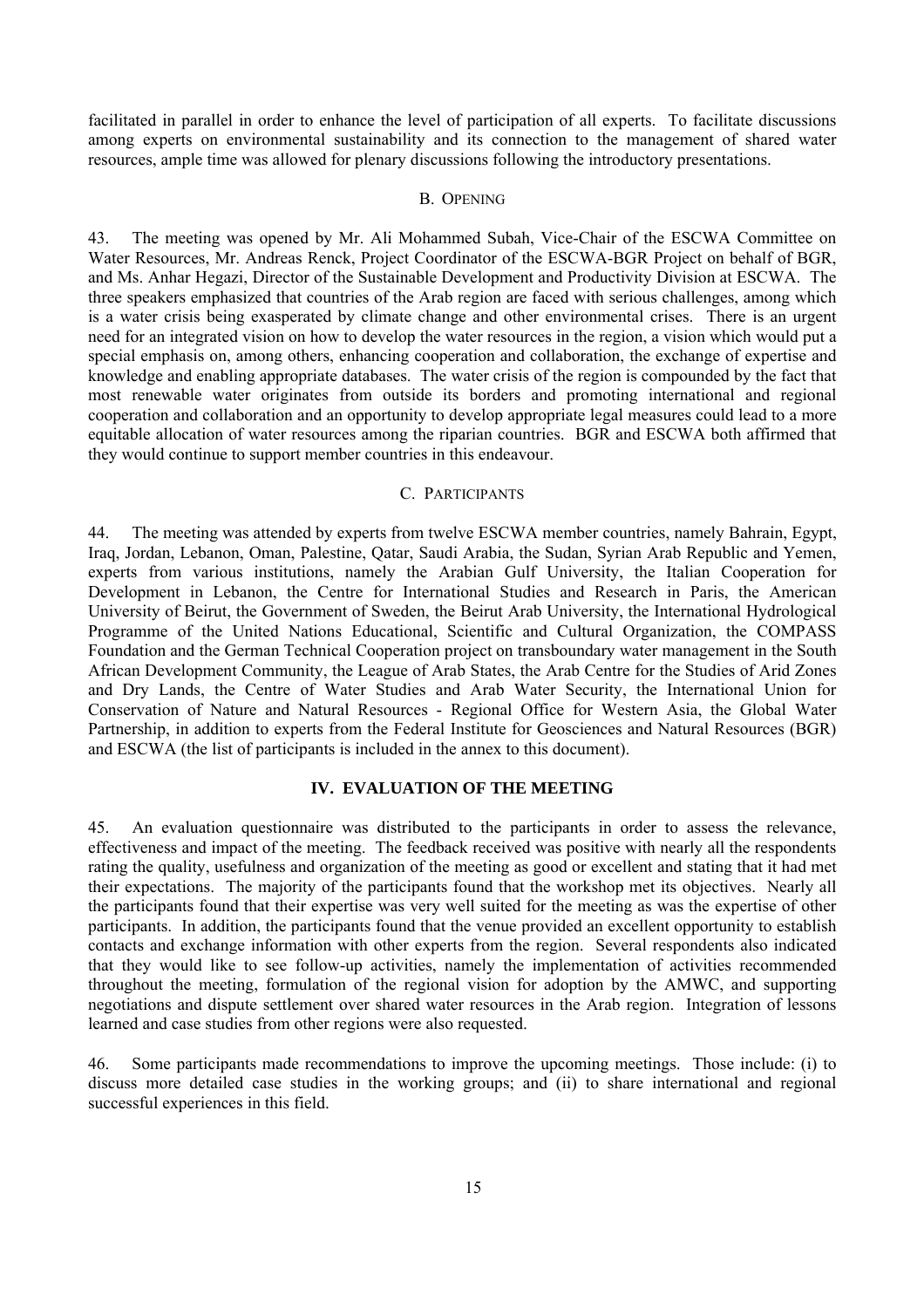#### Annex<sup>\*</sup>

# **LIST OF PARTICIPANTS**

A. ESCWA MEMBER COUNTRIES

#### Bahrain

Mr. Abdulla Ali Abdulla Chief, Water Conservation Section Electricity and Water Conservation Directorate Authority of Electricity and Water Manama Tel.: +973 17 576485 Mobile: +973 36 052981 Fax: +973 17 576591 E-mail: abdulla.ali@mew.gov.bh, moathal@batelco.com.bh

Mr. Shawqi Abdulrahman al Mannai Acting Director Agriculture Engineering and Water Resources Directorate Ministry of Municipalities Affairs and Agriculture Manama Tel.: +973 17 796797 Direct: +973 17 796796 Mobile: +973 39 456058 Fax: +973 17 690177 E-mail: mannai@agr.gov.bh

#### Iraq

Mr. Hassan Janabi Ambassador Permanent Representative of Iraq to the United Nations Agencies Rome, Italy Tel.: +39 06 88920492 Mobile: +39 32 80523635 Fax: +39 06 64420252 E-mail: iraq.fao@gmail.com,  $janabih@gmail.com$ 

Ms. Shirouk Hamid Abayachi General Coordinator of the Iraqi Initiative for Water and Environment Baghdad Tel.: 964 7901 941290 E-mail: shabayachi@yahoo.com, iraqiwatergroup@yahoo.com

Ms. Sarah Aman Sahib Engineer National Centre for Water Resources Management Ministry of Water Resources Tel.: +964 14 422183 Mobile: +964 79 01567107 E-mail: sarah.am\_sa $@$ vahoo.com, envsearch@yahoo.com

#### Jordan

Mr. Ali Mohammed Subah Senior Hydrogeologist **Director** National Water Master Plan Directorate Ministry of Water and Irrigation Amman Tel.: +962 6 5685257 Mobile: +962 77 7295902 Fax: +962 6 5685257 E-mail: ali\_subah62@yahoo.com

Mr. Khair al-Hadidi **Director** Groundwater Basins Directorate Water Authority of Jordan Ministry of Water and Irrigation Amman Tel.: +962 6 5683100, ext. 360 Mobile: +962 77 7495600  $Fax + 96265679143$ E-mail: khair\_hadidi@mwi.gov.jo

#### Lebanon

Ms. Mona Fakih Director of Water Ministry of Energy and Water Tel.:  $+961$  1 565013 Mobile: +961 3 763936 Fax: +961 1 565077 E-mail: monafakih@hotmail.com

 $\mathcal{L}_\text{max}$ 

 <sup>\*</sup> Issued as submitted.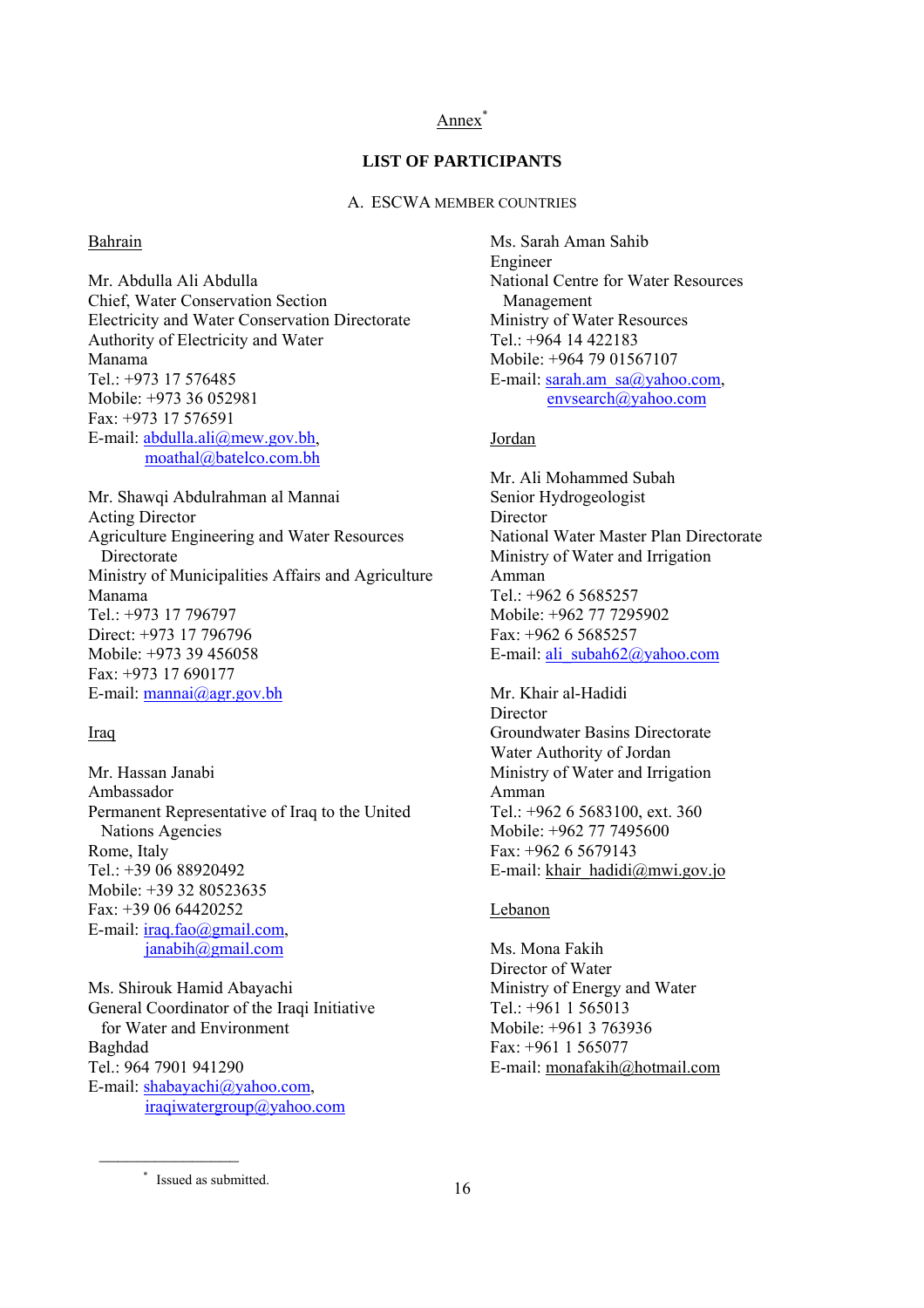#### Lebanon (*continued*)

Mr. Bassam A. Jaber Water Resources Expert Ministry of Energy and Water/Project MOTGE Beirut Tel.: +961 1 565110 Mobile: +961 3 748744 Fax: +961 1 565666 E-mail: jaberba@yahoo.com

Ms. Zeina Wilson Majdalani Office of the Prime Minister Presidency of the Council of Ministers Beirut Tel.: +961 1 970756/58/60, ext. 224 Mobile: +961 3 245416 Fax: +961 1 982094 E-mail: zmajdalani@pcm.gov.lb

#### Oman

Mr. Sulaiman Said al Obaidani Assistant Director General for Assessment and Monitoring Ministry of Regional Municipalities and Water Resources Muscat Tel.: +968 24 698089/24 698334 Mobile: +968 99 333207/95 121248 Fax: +968 24 698623 E-mail: sulaiman-said@hotmail.com

#### Palestine

Mr. Omar Mustafa Awwad Director General of Strategic Planning Palestinian Water Authority Ramallah Tel $.+972$  22 429022 Mobile: +972 59 9814088 Fax: +972 22 429341 E-mail: awwad.omar@gmail.com, najomar@planet.edu

# Qatar

Mr. Ali Saif Ali al-Malki Director, Water Network Affairs Qatar General Electricity and Water Corporation (KAHRAMAA) Doha Tel.: +974 4845999/4494248 Mobile: +974 5509650 Fax: +974 4836850 /4327230 E-mail: aalmalki@km.com.qa, aalmalki@kahramaa.com.qa

#### Saudi Arabia

Mr. Meteb Abdullah al Shammari Senior Geologist Water Resources Development Department Ministry of Water and Electricity Riyadh Tel.: +966 (01) 2056666/2052829 Mobile: +966 (0) 505151969 Fax: +966 (01) 2052965 E-mail: met3eb1@hotmail.com, maalshammari@mowe.gov.sa

# The Sudan

Mr. Ahmad Mahmoud Abdalla Director General, Planning Directorate Ministry of Irrigation and Water Resources Khartoum Tel.: +249 18 3771951 Mobile: +249 91 2152564 Fax: +249 18 3771951 E-mail: abushemila@gmail.com

# Syrian Arab Republic

Mr. Ammar Kondakji Laboratory Director Ministry of Irrigation Damascus Tel.: +963 31 2330405 Mobile: +963 932 008642 Fax: +963 31 2330403 E-mail: ammarkondakji@yahoo.com

#### Yemen

Mr. Abdulla Mohamed al-Thary Deputy Chairman National Water Resources Authority Ministry of Water and Environment Sana'a Tel.: +967 12 54153 Mobile: +967 73 3818521 Fax: +9671 254274 E-mail:  $sys2000@y.net.ye$ , althary@nwra-yemen.org, Aalthary-nwra@y.net.ye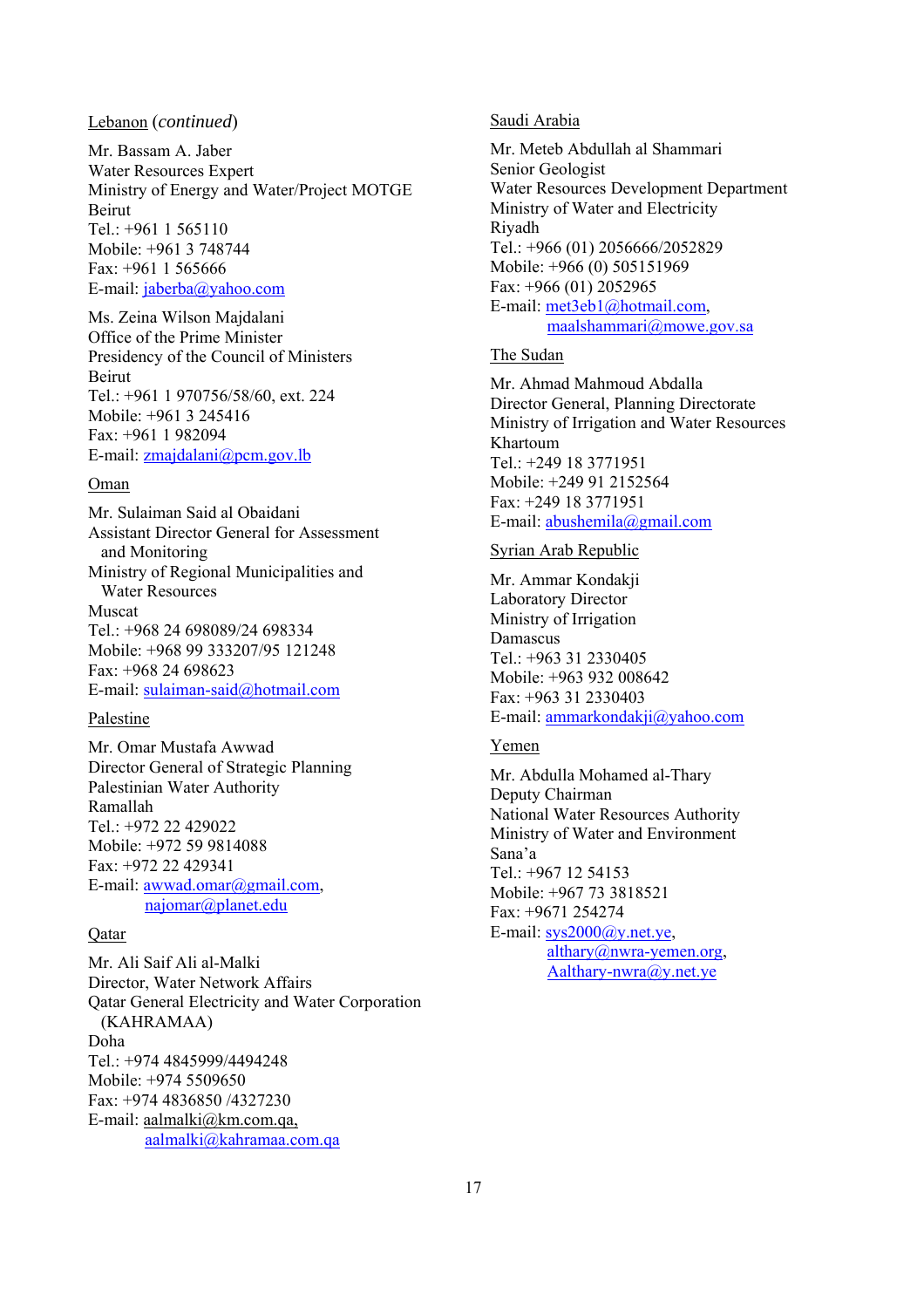# B. EXPERTS

Mr. Waleed Zubari Vice-President, Academic Affairs Professor of Water Resources Arabian Gulf University Manama, Bahrain Tel.: +973 17 239600/880 Mobile: +973 39 433811 Fax: +973 17 239552/272555 E-mail: waleed@agu.edu.bh, waleedkz@gmail.com

Ms. Sara Berlese ICT Project Coordinator Project on Water Management Embassy of Italy - Cooperation Office c/o Ministry of Water and Energy Beirut, Lebanon Tel.: +961 1 565086 Mobile: +961 71 473979 E-mail: sara.berlese@esteri.it

Ms. Marwa Daoudy Visiting Professor University of Geneva (MEC) IORBA Programme Geneva, Switzerland Tel $\cdot$  +41 320 0718 Mobile: +41 79 457 2054 Fax: +41 22 733 9673 E-mail: marwa.daoudy@graduateinstitute.ch

Mr. Nadim Farajalla Associate Professor Faculty of Agricultural and Food Sciences American University of Beirut Beirut, Lebanon Tel.: +961 1 350000, ext. 4409 Mobile: +961 3 536006 Fax: +961 1 744460 E-mail: nf06@aub.edu.lb

Mr. Jon Martin Trondalen Chairman COMPASS Foundation Geneva, Switzerland Tel.: + 41 22 7040670 Mobile: + 41 79 4799846  $Fax: +41 227040671$ E-mail: admin@compass-foundation.net

Mr. Anders Jägerskog First Secretary Senior Programme Manager, Water Resources Regional Team for Economic and Environmental Development (REED) Embassy of Sweden Nairobi, Kenya Tel.: +254 20 4234 000/20 Mobile: +254 73 5615 080 Fax: +254 20 4452 008/09 E-mail: anders.jagerskog@foreign.ministry.se Mr. Karim Makdisi Assistant Professor of International Relations and International Environmental Policy, Department

 of Political Studies and Public Administration Associate Director, Issam Fares Institute for Public Policy and International Affairs American University of Beirut Beirut, Lebanon Tel.: +961 1 350000, ext. 4343 Mobile: +961 3 910761  $Fax + 9611744461$ E-mail: km18@aub.edu.lb, karim.makdisi@aub.edu.lb

Ms. Raya Marina Stephan Consultant International Hydrological Programme (IHP) United Nations Educational, Scientific and Cultural Organization (UNESCO) Paris, France Tel.: +33 14 5684115  $Fax + 33$  14 5685811 E-mail: r.stephan@unesco.org

Mr. Horst Michael Vogel Programme Director GTZ Transboundary Water Management in SADC Gaborone, Botswana Tel.: +267 310 2501 Mobile: +267 721 20255 Fax: +267 310 2526 E-mail: horst.vogel@gtz.de

Mr. Jacques Mousalli TL SWM-DM (Regional Programme) P.O. Box 16 Broumana, Lebanon Mobile: +961 3 370755 E-mail: Jacques.moussalli@mailhee.com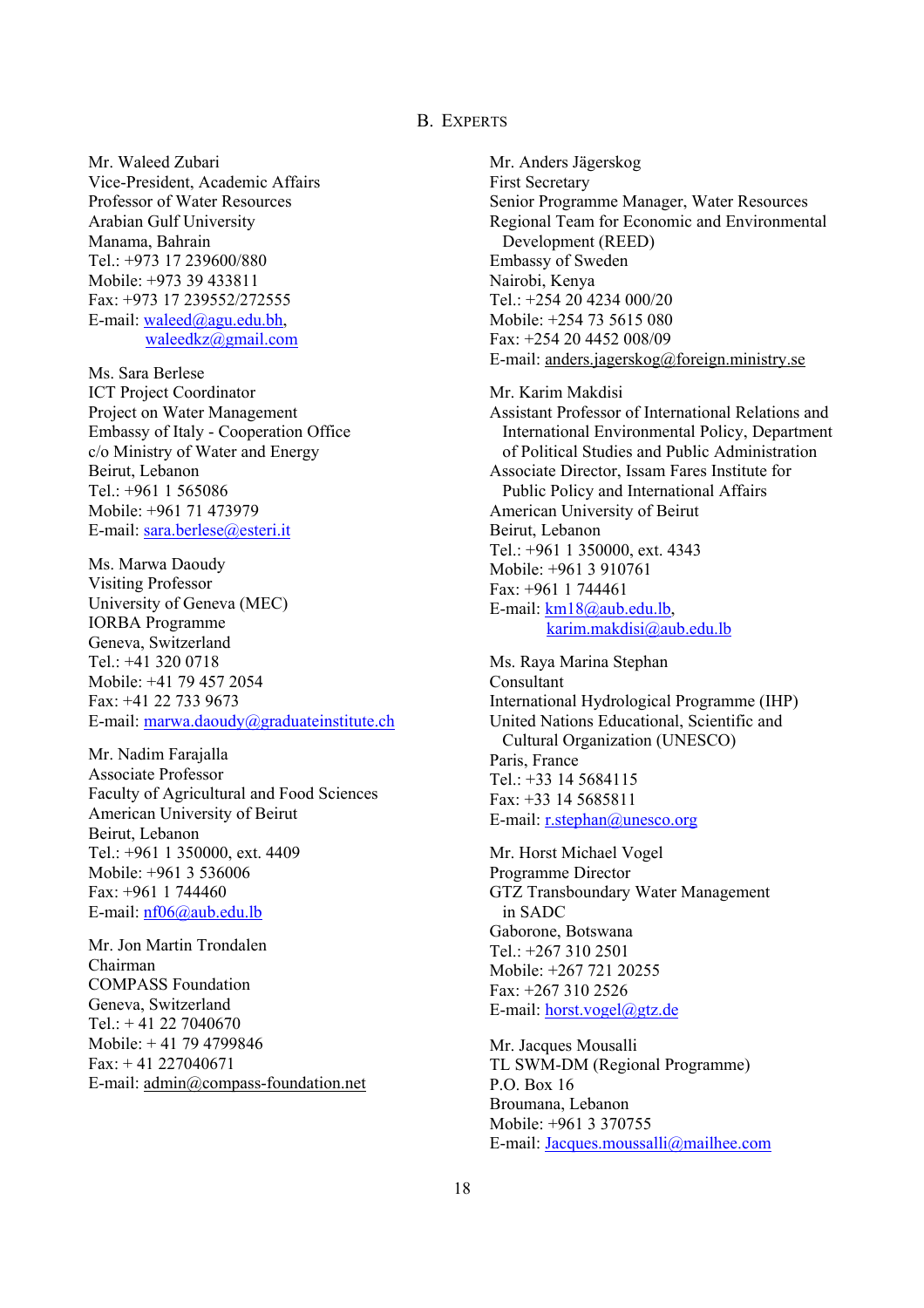# C. REGIONAL ORGANIZATIONS

Ms. Chahra Ksia Chief Center of Water Studies and Arab Water Security League of Arab States Damascus, Syrian Arab Republic Tel.: +963 11 3317874 Mobile: +963 94 4401022 Fax: +963 11 3335252 E-mail: cofws@yahoo.com

Mr. Abdullah Droubi Head, Water Resources Department Arab Centre for the Studies of Arid Zones and Dry Lands (ACSAD) League of Arab States Damascus, Syrian Arab Republic Tel.: +963 11 5746893/5743039/5743087 Mobile: +963 932 39 3339 Fax: +96311 5743063/5743039 E-mail: droubi@scs-net.org, water  $dep@acsad.org$ 

Mr. Odeh al-Jayyousi Regional Director Regional Office for West Asia (ROWA) International Union for Conservation of Nature (IUCN) Amman, Jordan Tel.: +962 6 5546912/3/4 Mobile: +962 777 888355 Fax: +962 6 5546915 E-mail: odeh.al.jayyousi@iucn.org

Ms. Barbara Tomassini Programme Officer Global Water Partnership-Mediterranean/MED EUWI secretariat Beirut, Lebanon Mobile: +961 70 612732 E-mail: barbara@gwpmed.org

#### D. ORGANIZERS

Federal Institute for Geosciences and Natural Resources (BGR)

Ms. Franca Schwarz Sub-Department Head International Cooperation Hannover, Germany Tel.: +49 511 643 2325 Fax: +49 511 643 3689 E-mail: franca.schwarz@bgr.de

Mr. Andreas Renck Project Coordinator ESCWA-BGR Project Beirut, Lebanon Tel.: +961 1 978 557 Mobile: +961 70 117 916 Fax: +961 1 981 510 E-mail: andreas.renck@bgr.de

Mr. Youssef al Mooji Senior Water Expert ESCWA-BGR Project Beirut, Lebanon Tel.:  $+961$  1 978 523 Fax: +961 1 981 510 E-mail: al-mooji $@$ un.org Ms. Vanessa Vaessen International Cooperation - Policy Advice Groundwater Hannover, Germany Tel.: +49 511 643 2380 Fax: +49 511 643 3661 E-mail: vanessa.vaessen@bgr.de

Ms. Eileen Maternowski Young Professional Beirut, Lebanon Tel.: +961 1 978557 Mobile: +961 70 116124 Fax: +961 1 981510 E-mail: eileen.maternowski@googlemail.com

Ms. Reem Nizam Meeting Assistant Beirut, Lebanon E-mail: reem.nizam@lau.edu.lb